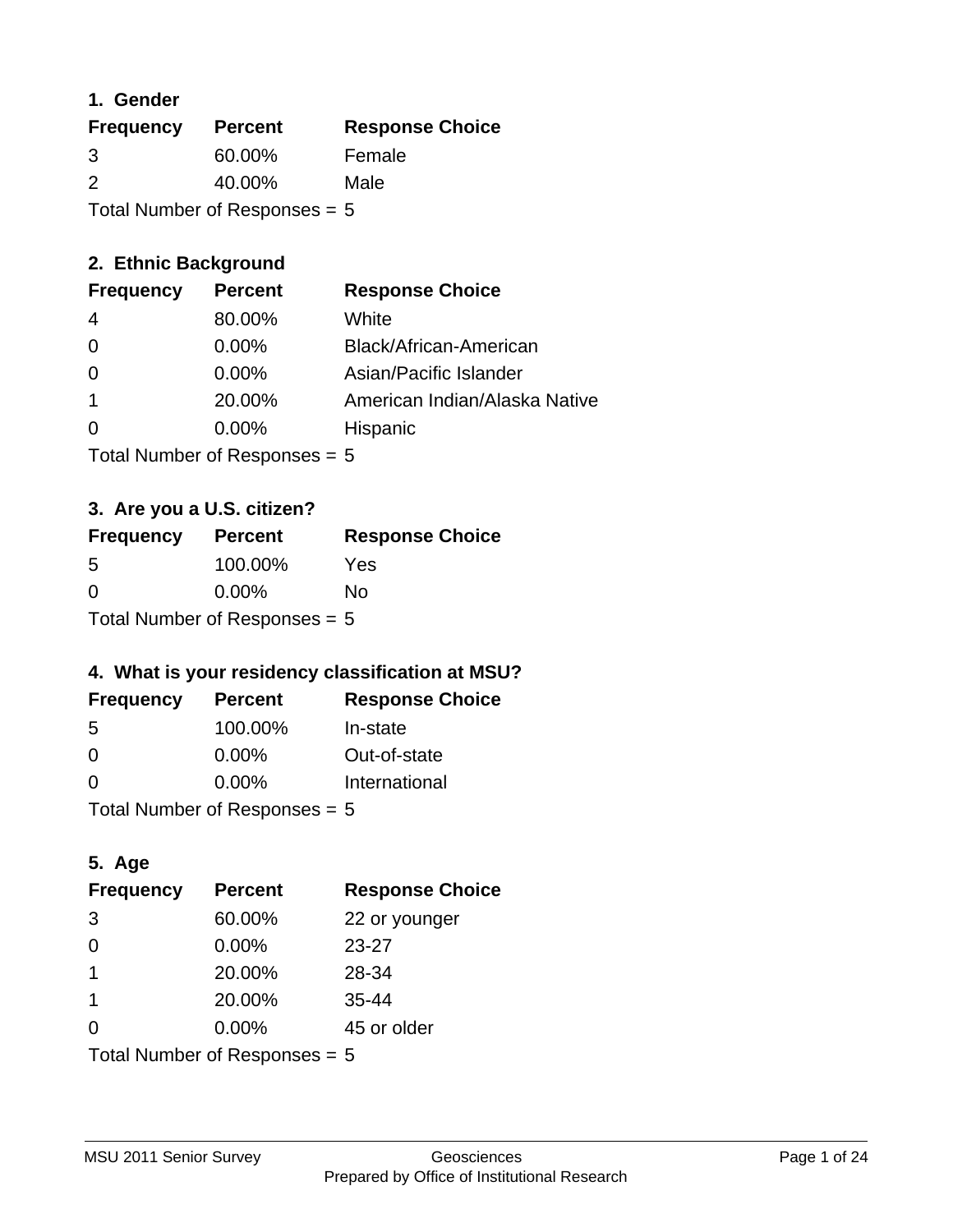**6. Has either of your parents received a bachelor's degree?**

| <b>Frequency</b>                | <b>Percent</b> | <b>Response Choice</b> |
|---------------------------------|----------------|------------------------|
| 2                               | 40.00%         | Yes                    |
| 3                               | 60.00%         | No                     |
| Total Number of Responses = $5$ |                |                        |

## **7. Has either of your parents received a degree from Murray State?**

| <b>Frequency</b> | <b>Percent</b> | <b>Response Choice</b> |
|------------------|----------------|------------------------|
|                  | 20.00%         | Yes                    |

4 80.00% No

Total Number of Responses = 5

## **8. What was your original entry status to MSU?**

| <b>Frequency</b> | <b>Percent</b>                                | <b>Response Choice</b>                           |
|------------------|-----------------------------------------------|--------------------------------------------------|
| $\mathbf 1$      | 20.00%                                        | Freshman                                         |
| 3                | 60.00%                                        | Transfer from community college/technical school |
| $\mathbf{1}$     | 20.00%                                        | Transfer from 4-yr institution                   |
|                  | $\tau$ . The set of $\tau$ is a set of $\tau$ |                                                  |

Total Number of Responses = 5

### **9. If transfer student, how many credits were transferred?**

| <b>Frequency</b>              | <b>Percent</b> | <b>Response Choice</b> |
|-------------------------------|----------------|------------------------|
| -0                            | $0.00\%$       | 12 or fewer            |
|                               | 25.00%         | $13 - 30$              |
|                               | 25.00%         | $31 - 60$              |
| $\mathcal{P}$                 | 50.00%         | Over <sub>60</sub>     |
| Tetal Nives boy of Desperance |                |                        |

Total Number of Responses = 4

# **10. If transfer student, approximately what percent of your University Studies (general education) classes did you take at Murray State?**

| <b>Frequency</b>                | <b>Percent</b> | <b>Response Choice</b> |
|---------------------------------|----------------|------------------------|
| $\mathbf 1$                     | 25.00%         | Under 25%              |
| 1                               | 25.00%         | 25-49%                 |
| $\Omega$                        | $0.00\%$       | 50-74%                 |
| 2                               | 50.00%         | 75-100%                |
| Total Number of Responses $=$ 4 |                |                        |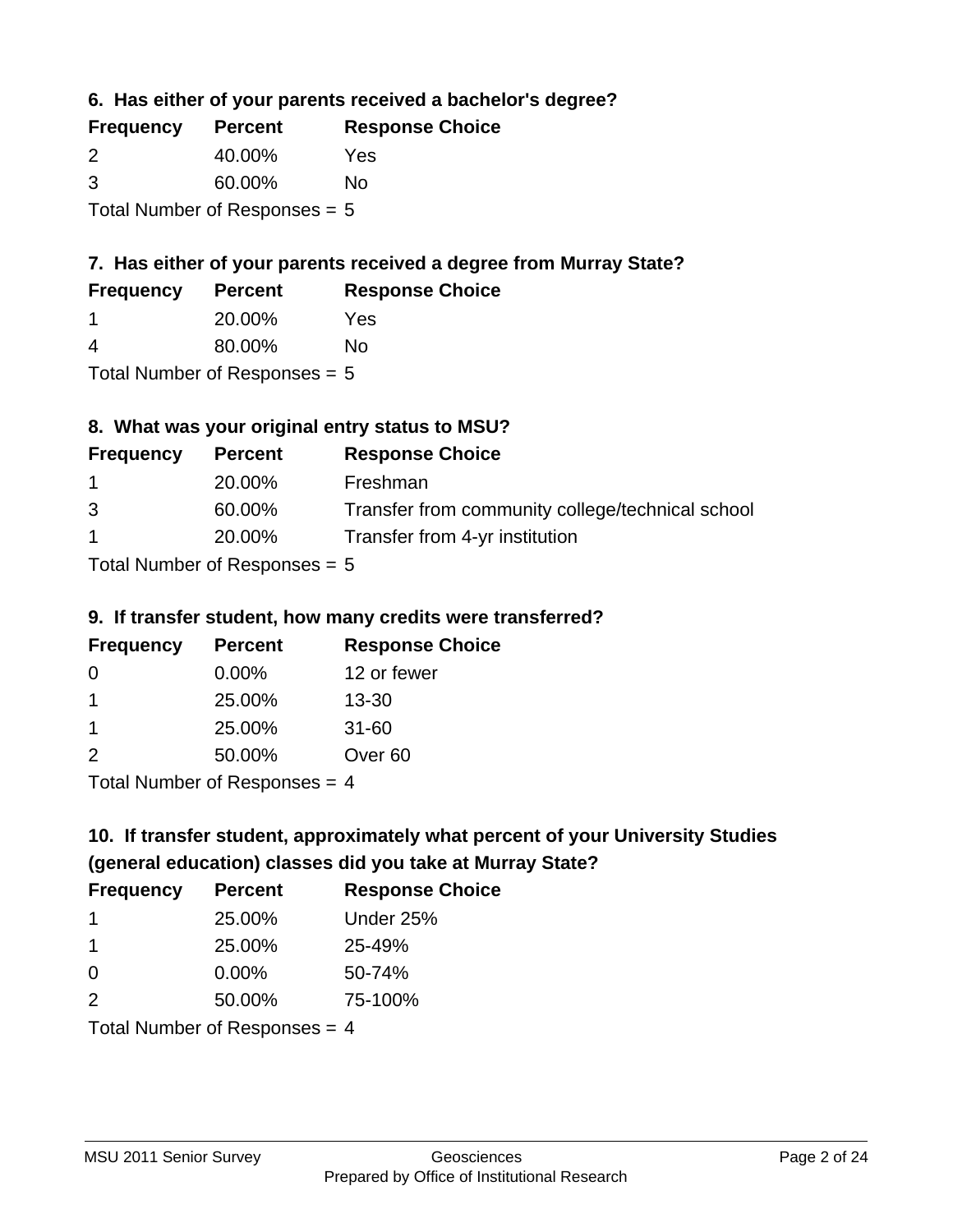### **11. What has been your attendance status at MSU?**

| <b>Frequency</b> | <b>Percent</b>                 | <b>Response Choice</b>     |
|------------------|--------------------------------|----------------------------|
| 5                | 100.00%                        | <b>Primarily full-time</b> |
| $\Omega$         | $0.00\%$                       | <b>Primarily part-time</b> |
|                  | $Total Number of Dononono = 5$ |                            |

Total Number of Responses = 5

## **12. In which Residential College are you a member?**

| <b>Frequency</b> | <b>Percent</b> | <b>Response Choice</b>            |
|------------------|----------------|-----------------------------------|
| 1                | 20.00%         | Do not know                       |
|                  | 20.00%         | <b>Clark College</b>              |
| 0                | 0.00%          | <b>Elizabeth College</b>          |
|                  | 20.00%         | <b>Franklin-Springer Colleges</b> |
|                  | 20.00%         | <b>Hart College</b>               |
|                  | 20.00%         | <b>Hester College</b>             |
| 0                | $0.00\%$       | <b>Regents College</b>            |
| 0                | 0.00%          | <b>Richmond College</b>           |
| O                | 0.00%          | <b>White College</b>              |
|                  |                |                                   |

Total Number of Responses = 5

## **13. Have you ever received any type of Financial Aid while at MSU? (Scholarships, grants, work-study, etc.)**

| <b>Frequency</b>                | <b>Percent</b> | <b>Response Choice</b> |
|---------------------------------|----------------|------------------------|
| 5                               | 100.00%        | Yes                    |
| 0                               | $0.00\%$       | No                     |
| Total Number of Responses $= 5$ |                |                        |

## **14. What degree are you seeking at this time?**

| <b>Frequency</b>                | <b>Percent</b> | <b>Response Choice</b> |
|---------------------------------|----------------|------------------------|
| 0                               | $0.00\%$       | Associate              |
| 5                               | 100.00%        | <b>Baccalaureate</b>   |
| Total Number of Responses $= 5$ |                |                        |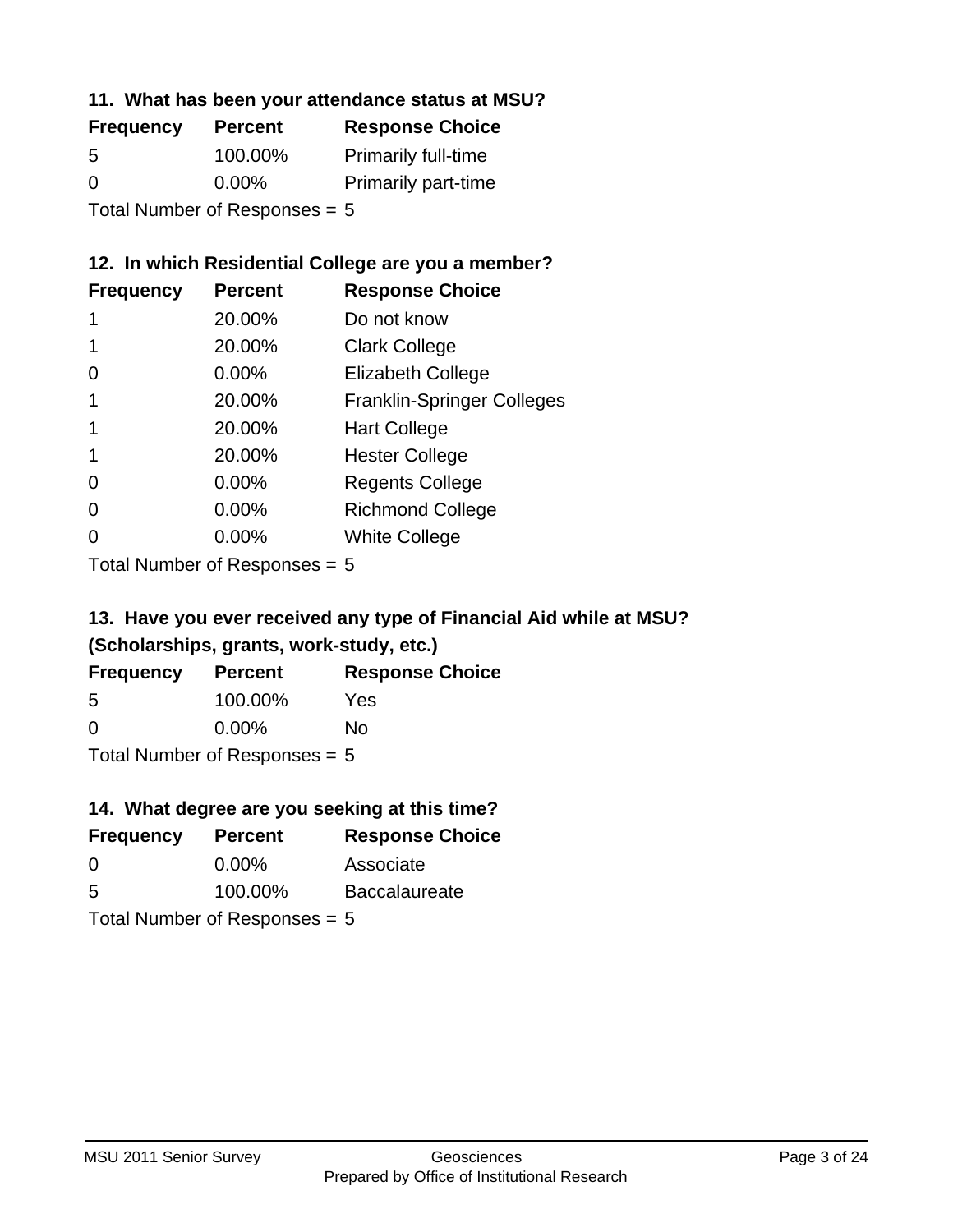**15. How many years will it take you to complete your degree from the point of your initial enrollment in college (including any time at a previous institution)?**

| <b>Frequency</b> | <b>Percent</b> | <b>Response Choice</b> |
|------------------|----------------|------------------------|
| 0                | 0.00%          | Two                    |
| 0                | 0.00%          | <b>Three</b>           |
| 3                | 60.00%         | Four                   |
| 2                | 40.00%         | Five                   |
| $\overline{0}$   | 0.00%          | <b>Six</b>             |
| $\overline{0}$   | 0.00%          | More than six          |
|                  |                |                        |

Total Number of Responses = 5

#### **16. In what range does your grade point average fall?**

| <b>Frequency</b> | <b>Percent</b>               | <b>Response Choice</b> |
|------------------|------------------------------|------------------------|
| 0                | 0.00%                        | $2.00 - 2.50$          |
| 4                | 80.00%                       | $2.51 - 3.00$          |
| 0                | 0.00%                        | $3.01 - 3.50$          |
| 1                | 20.00%                       | $3.51 - 4.00$          |
|                  | $\tau$ . The state of $\sim$ |                        |

Total Number of Responses = 5

## **They are used to sort the data, and do not appear in this table Questions 17 and 18 relate to department and program information.**

### **19. For what purpose did you enroll at MSU?**

| <b>Frequency</b>               | <b>Percent</b> | <b>Response Choice</b>                    |
|--------------------------------|----------------|-------------------------------------------|
| 0                              | $0.00\%$       | To receive an associate degree            |
| 5                              | 100.00%        | To receive a baccalaureate degree         |
| $\overline{0}$                 | $0.00\%$       | To take a few job related courses         |
| $\Omega$                       | 0.00%          | To transfer to another college/university |
| $Total Number of Denonone = F$ |                |                                           |

Total Number of Responses = 5

## **20. What is the highest degree you eventually hope to receive?**

| <b>Frequency</b> | <b>Percent</b>                 | <b>Response Choice</b> |
|------------------|--------------------------------|------------------------|
| 0                | $0.00\%$                       | Associate              |
| 1                | 20.00%                         | <b>Baccalaureate</b>   |
| 2                | 40.00%                         | Graduate               |
| 2                | 40.00%                         | Professional           |
|                  | $Total Number of Denonone = F$ |                        |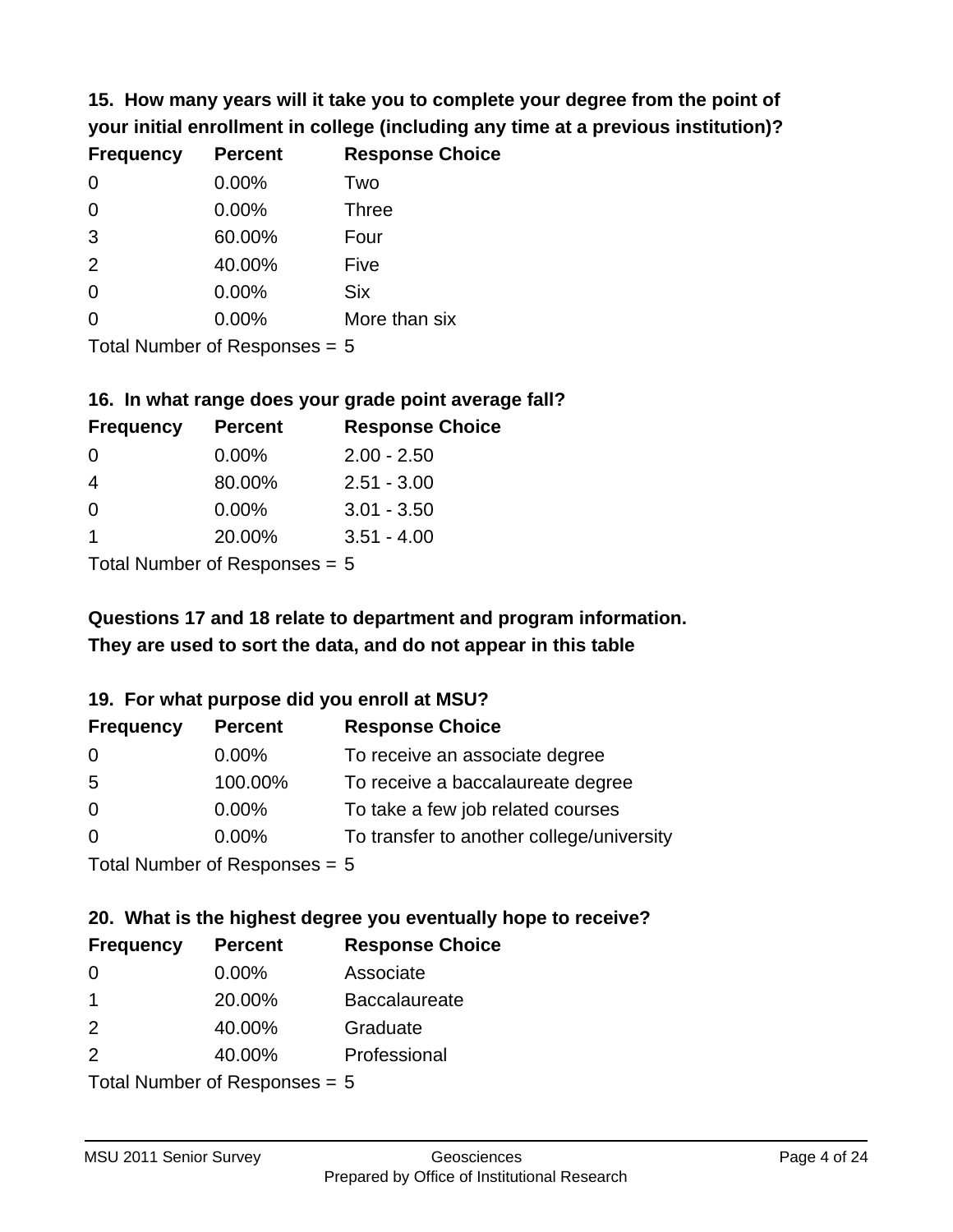### **21. Which best describes your situation?**

| <b>Percent</b> | <b>Response Choice</b>               |
|----------------|--------------------------------------|
| 80.00%         | Did not change major/area            |
| $0.00\%$       | Did not initially declare major/area |
| 20.00%         | Changed major/area                   |
|                |                                      |

Total Number of Responses = 5

## **22. While school was in session during the past year, how many hours per week, on average, did you work for pay?**

| <b>Frequency</b> | <b>Percent</b> | <b>Response Choice</b> |
|------------------|----------------|------------------------|
| 2                | 40.00%         | Did not work           |
| $\Omega$         | 0.00%          | Worked 1-10 hrs        |
| $\Omega$         | 0.00%          | Worked 11-20 hrs       |
| 3                | 60.00%         | Worked 21-30 hrs       |
| $\Omega$         | 0.00%          | Worked 31-40 hrs       |
| $\Omega$         | 0.00%          | Worked over 40 hrs     |
|                  |                |                        |

Total Number of Responses = 5

### **23. For the most part, were classes offered at times convenient to you?**

| <b>Frequency</b>                | <b>Percent</b> | <b>Response Choice</b> |
|---------------------------------|----------------|------------------------|
| .5                              | 100.00%        | <b>Yes</b>             |
| $\Omega$                        | $0.00\%$       | No                     |
| Total Number of Responses = $5$ |                |                        |

### **24. If no, what time would you have preferred?**

| <b>Frequency</b>                | <b>Percent</b> | <b>Response Choice</b> |
|---------------------------------|----------------|------------------------|
| $\Omega$                        | #DIV/0!        | Late afternoon         |
| $\Omega$                        | #DIV/0!        | Evening                |
| $\Omega$                        | #DIV/0!        | Weekend                |
| $\Omega$                        | #DIV/0!        | During the day         |
| Total Number of Responses = $0$ |                |                        |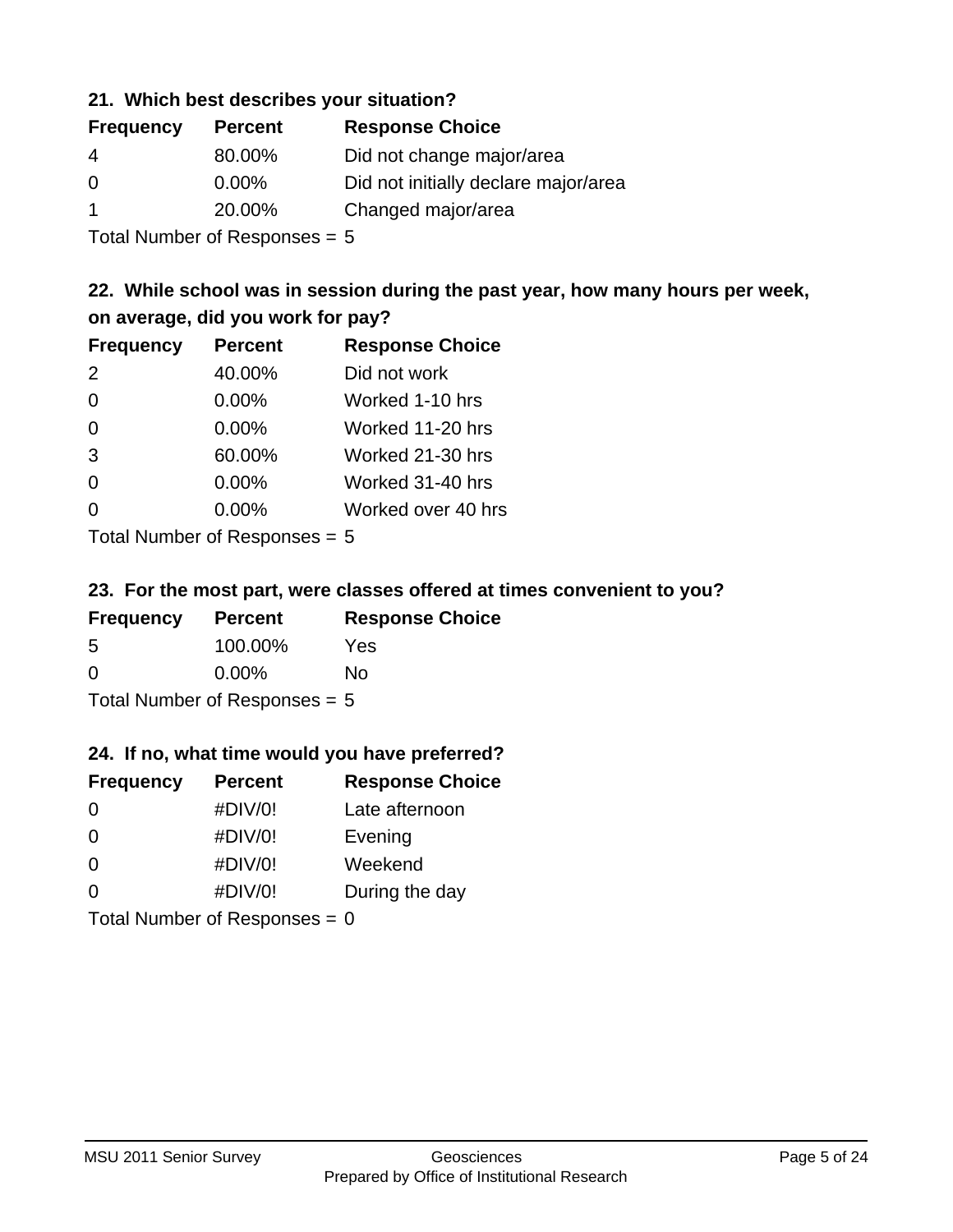### **25. Which best describes the location where you completed the majority of your coursework?**

| <b>Frequency</b> | <b>Percent</b>             | <b>Response Choice</b> |
|------------------|----------------------------|------------------------|
| 4                | 80.00%                     | Murray                 |
| 0                | 0.00%                      | Paducah                |
| $\Omega$         | 0.00%                      | Ft. Campbell           |
| 1                | 20.00%                     | Madisonville           |
| 0                | 0.00%                      | Hopkinsville           |
| $\overline{0}$   | 0.00%                      | Henderson              |
| 0                | 0.00%                      | On the Internet        |
| 0                | 0.00%                      | Other                  |
|                  | Total Number of Deepersoon |                        |

Total Number of Responses = 5

## **26. Did you take any online courses while at Murray State?**

| <b>Frequency</b>                | <b>Percent</b> | <b>Response Choice</b> |
|---------------------------------|----------------|------------------------|
| $\mathcal{P}$                   | 40.00%         | Yes                    |
| 3                               | 60.00%         | Nο                     |
| Total Number of Responses $= 5$ |                |                        |

## **27. Did it take you an extra semester or more to complete degree requirements at Murray State?**

| <b>Frequency</b> | <b>Percent</b>            | <b>Response Choice</b> |
|------------------|---------------------------|------------------------|
| 3                | 60.00%                    | Yes                    |
| 2                | 40.00%                    | No                     |
|                  | Total Number of Deepersee |                        |

Total Number of Responses = 5

### **28. If yes, why did it take you an extra semester or more?**

| <b>Frequency</b> | <b>Percent</b>                 | <b>Response Choice</b>                                       |
|------------------|--------------------------------|--------------------------------------------------------------|
| $\overline{1}$   | 25.00%                         | Work obligation limited my enrollment.                       |
| $\mathbf{1}$     | 25.00%                         | Family obligations limited my enrollment.                    |
| $\mathbf 0$      | 0.00%                          | Tuition and other costs of attendance limited my enrollment. |
| $\mathbf 0$      | $0.00\%$                       | A decision to change majors added to my requirements.        |
| $\mathbf{1}$     | 25.00%                         | A required course or courses were not offered.               |
| $\mathbf 0$      | $0.00\%$                       | Credits were lost transferring to Murray State.              |
| $\mathbf{1}$     | 25.00%                         | Other                                                        |
|                  | Total Number of Poenances $-1$ |                                                              |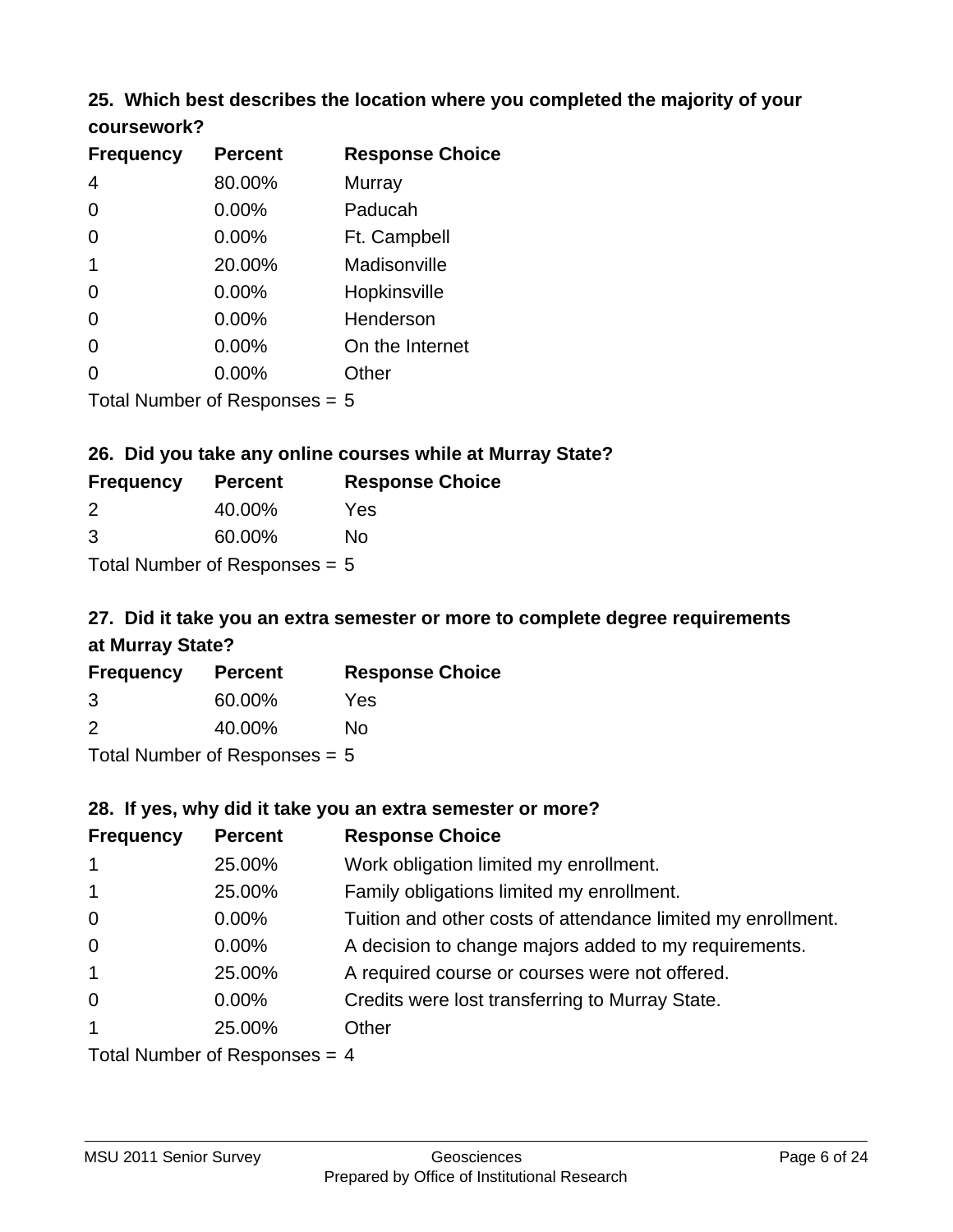## **29. Did you have trouble getting any course(s) you needed while at Murray State?**

| <b>Frequency</b> | <b>Percent</b>                  | <b>Response Choice</b> |
|------------------|---------------------------------|------------------------|
| $\mathcal{P}$    | 40.00%                          | Yes                    |
| -3               | 60.00%                          | Nο                     |
|                  | Total Number of Responses $= 5$ |                        |

### **30. If yes, why did you have trouble getting the course?**

| <b>Frequency</b> | <b>Percent</b> | <b>Response Choice</b>                                |
|------------------|----------------|-------------------------------------------------------|
| 2                | 66.67%         | Not offered the semester I needed it.                 |
| $\overline{0}$   | $0.00\%$       | Not offered at hours convenient to my work schedule.  |
| $\overline{1}$   | 33.33%         | Not offered at hours suitable for my school schedule. |
| $\overline{0}$   | $0.00\%$       | All course sections were closed.                      |
| $\overline{0}$   | $0.00\%$       | I was unaware of the prerequisites for the course.    |
|                  |                |                                                       |

Total Number of Responses = 3

## **31. Which statement best describes your experience with off-campus coop/internship?**

| <b>Frequency</b> | <b>Percent</b>                                            | <b>Response Choice</b>             |
|------------------|-----------------------------------------------------------|------------------------------------|
| 5                | 100.00%                                                   | Cannot judge, I did not have one.  |
| $\Omega$         | 0.00%                                                     | My experience was very valuable.   |
| $\Omega$         | $0.00\%$                                                  | My experience was valuable.        |
| $\Omega$         | 0.00%                                                     | My experience was of little value. |
| $\Omega$         | 0.00%                                                     | My experience was of no value.     |
|                  | $T$ at all $\lambda$ becomes the set $T$ . The set of $T$ |                                    |

Total Number of Responses = 5

## **32. Which statement best describes your experience with on-campus faculty-directed research, scholarly, or creative project?**

| <b>Frequency</b> | <b>Percent</b>              | <b>Response Choice</b>             |
|------------------|-----------------------------|------------------------------------|
| 3                | 60.00%                      | Cannot judge; I did not have one.  |
| 2                | 40.00%                      | My experience was very valuable.   |
| $\overline{0}$   | 0.00%                       | My experience was valuable.        |
| $\Omega$         | 0.00%                       | My experience was of little value. |
| $\Omega$         | 0.00%                       | My experience was of no value.     |
|                  | Total Number of Desponses E |                                    |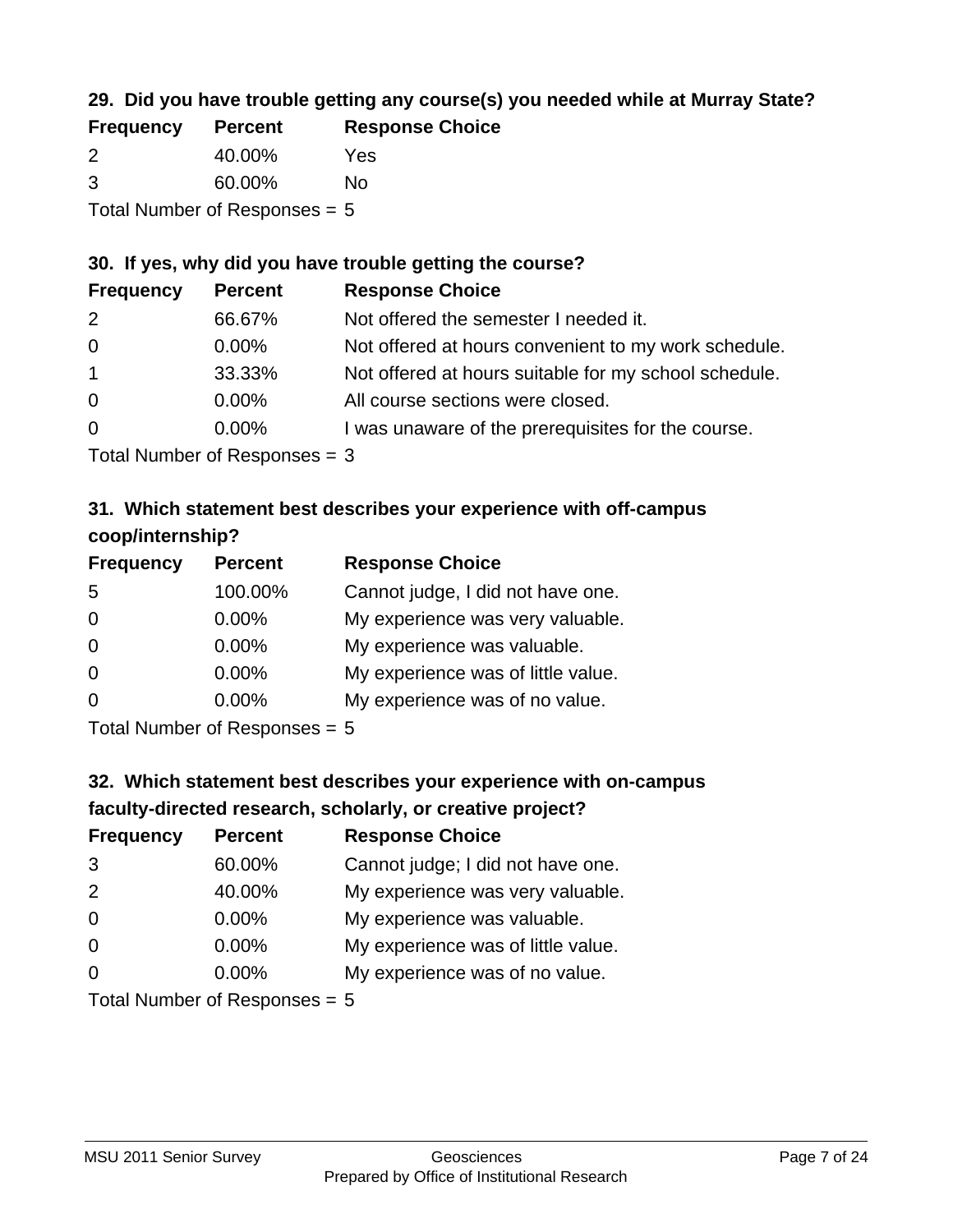#### **33. Which statement best describes your experience with academic advising in your major/area?**

| $\cdots$ your mapping out |                |                                                       |
|---------------------------|----------------|-------------------------------------------------------|
| <b>Frequency</b>          | <b>Percent</b> | <b>Response Choice</b>                                |
| 0                         | $0.00\%$       | Cannot judge; I did not make use of the opportunity.  |
| $\overline{4}$            | 80.00%         | I was satisfied with information my adviser provided. |
| $\overline{1}$            | 20.00%         | Advice was inaccurate, incomplete, or misleading.     |
| 0                         | 0.00%          | My adviser was not available.                         |
|                           |                |                                                       |

Total Number of Responses = 5

## **For questions 34-48, indicate the extent to which you were satisfied.**

| 34. Class size relative to type of course |  |  |  |  |  |  |  |  |
|-------------------------------------------|--|--|--|--|--|--|--|--|
|-------------------------------------------|--|--|--|--|--|--|--|--|

| <b>Frequency</b> | <b>Percent</b>                | <b>Response Choice</b> |
|------------------|-------------------------------|------------------------|
| 4                | 80.00%                        | Very satisfied         |
| $\overline{1}$   | 20.00%                        | Satisfied              |
| $\Omega$         | 0.00%                         | <b>Dissatisfied</b>    |
| $\Omega$         | $0.00\%$                      | Very dissatisfied      |
|                  | $Total Number of Denance = 5$ |                        |

Total Number of Responses = 5

## **35. Out-of-class availability of faculty**

| <b>Frequency</b>           | <b>Percent</b> | <b>Response Choice</b> |
|----------------------------|----------------|------------------------|
| 3                          | 60.00%         | Very satisfied         |
| $\mathcal{P}$              | 40.00%         | Satisfied              |
| $\Omega$                   | $0.00\%$       | <b>Dissatisfied</b>    |
| $\Omega$                   | $0.00\%$       | Very dissatisfied      |
| Tatal Number of Desperance |                |                        |

Total Number of Responses = 5

# **36. Effectiveness of your high school preparation for college work**

| <b>Frequency</b> | <b>Percent</b>               | <b>Response Choice</b> |
|------------------|------------------------------|------------------------|
|                  | 20.00%                       | Very satisfied         |
|                  | 20.00%                       | Satisfied              |
| -1               | 20.00%                       | <b>Dissatisfied</b>    |
| $\mathcal{P}$    | 40.00%                       | Very dissatisfied      |
|                  | $Total Number of Denonone -$ |                        |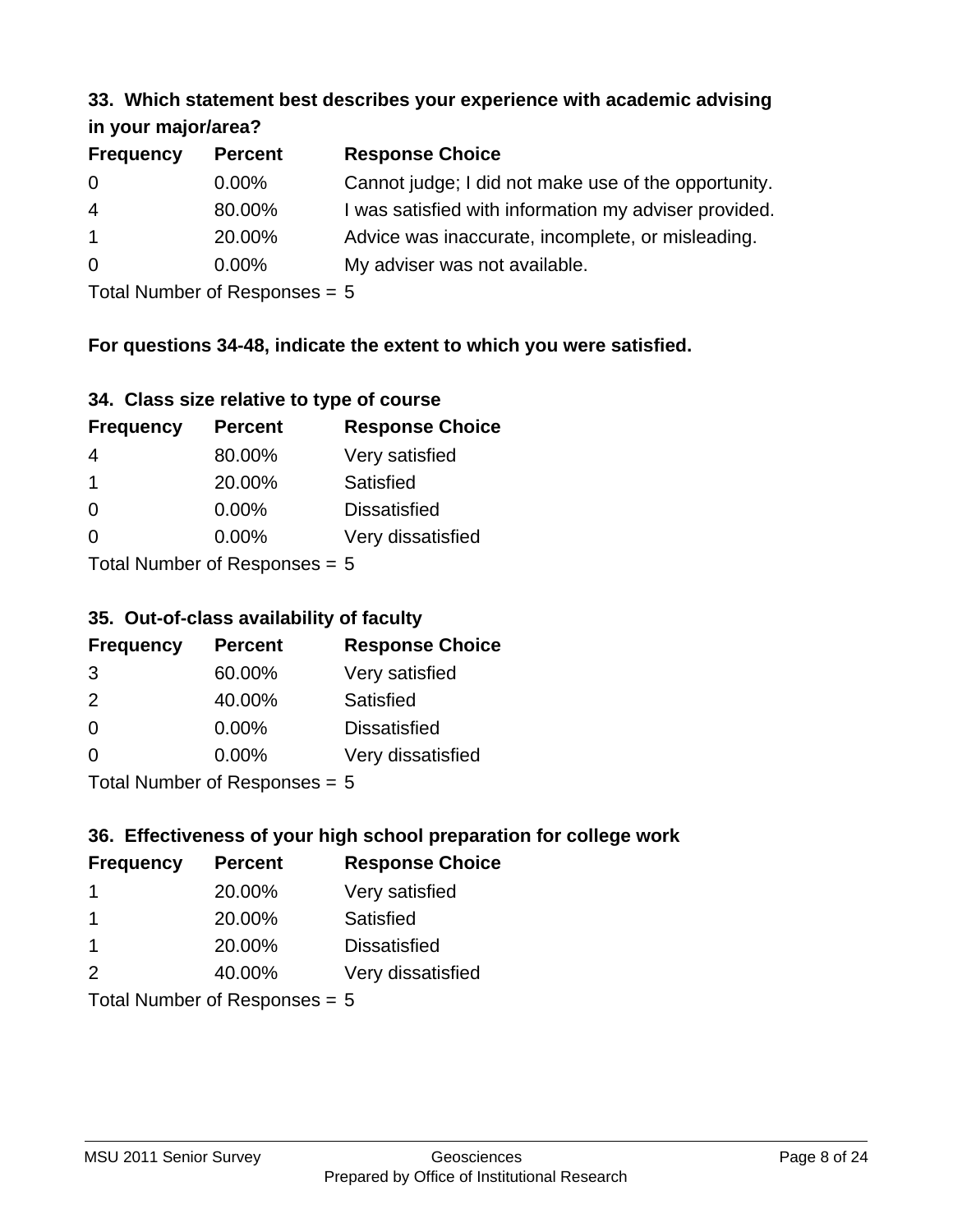## **37. Fairness of faculty in their treatment of individual students**

| <b>Frequency</b> | <b>Percent</b> | <b>Response Choice</b> |
|------------------|----------------|------------------------|
| 3                | 60.00%         | Very satisfied         |
| $\mathcal{P}$    | 40.00%         | Satisfied              |
| $\Omega$         | 0.00%          | <b>Dissatisfied</b>    |
| $\Omega$         | 0.00%          | Very dissatisfied      |
|                  |                |                        |

Total Number of Responses = 5

### **38. Overall quality of instruction at Murray State**

| <b>Frequency</b> | <b>Percent</b> | <b>Response Choice</b> |
|------------------|----------------|------------------------|
| $\mathcal{P}$    | 40.00%         | Very satisfied         |
| 3                | 60.00%         | Satisfied              |
| $\Omega$         | 0.00%          | <b>Dissatisfied</b>    |
| ∩                | 0.00%          | Very dissatisfied      |
|                  |                |                        |

Total Number of Responses = 5

## **39. Quality of instruction in University Studies (General Education) courses**

| <b>Frequency</b> | <b>Percent</b>             | <b>Response Choice</b> |
|------------------|----------------------------|------------------------|
| 2                | 40.00%                     | Very satisfied         |
| 3                | 60.00%                     | Satisfied              |
| $\Omega$         | 0.00%                      | <b>Dissatisfied</b>    |
| $\Omega$         | 0.00%                      | Very dissatisfied      |
|                  | Tatal Number of Desperance |                        |

Total Number of Responses = 5

### **40. Quality of instruction in your major**

| <b>Frequency</b> | <b>Percent</b>              | <b>Response Choice</b> |
|------------------|-----------------------------|------------------------|
| 3                | 60.00%                      | Very satisfied         |
| $\mathcal{P}$    | 40.00%                      | Satisfied              |
| $\Omega$         | 0.00%                       | <b>Dissatisfied</b>    |
| $\Omega$         | 0.00%                       | Very dissatisfied      |
|                  | Total Number of Desponses E |                        |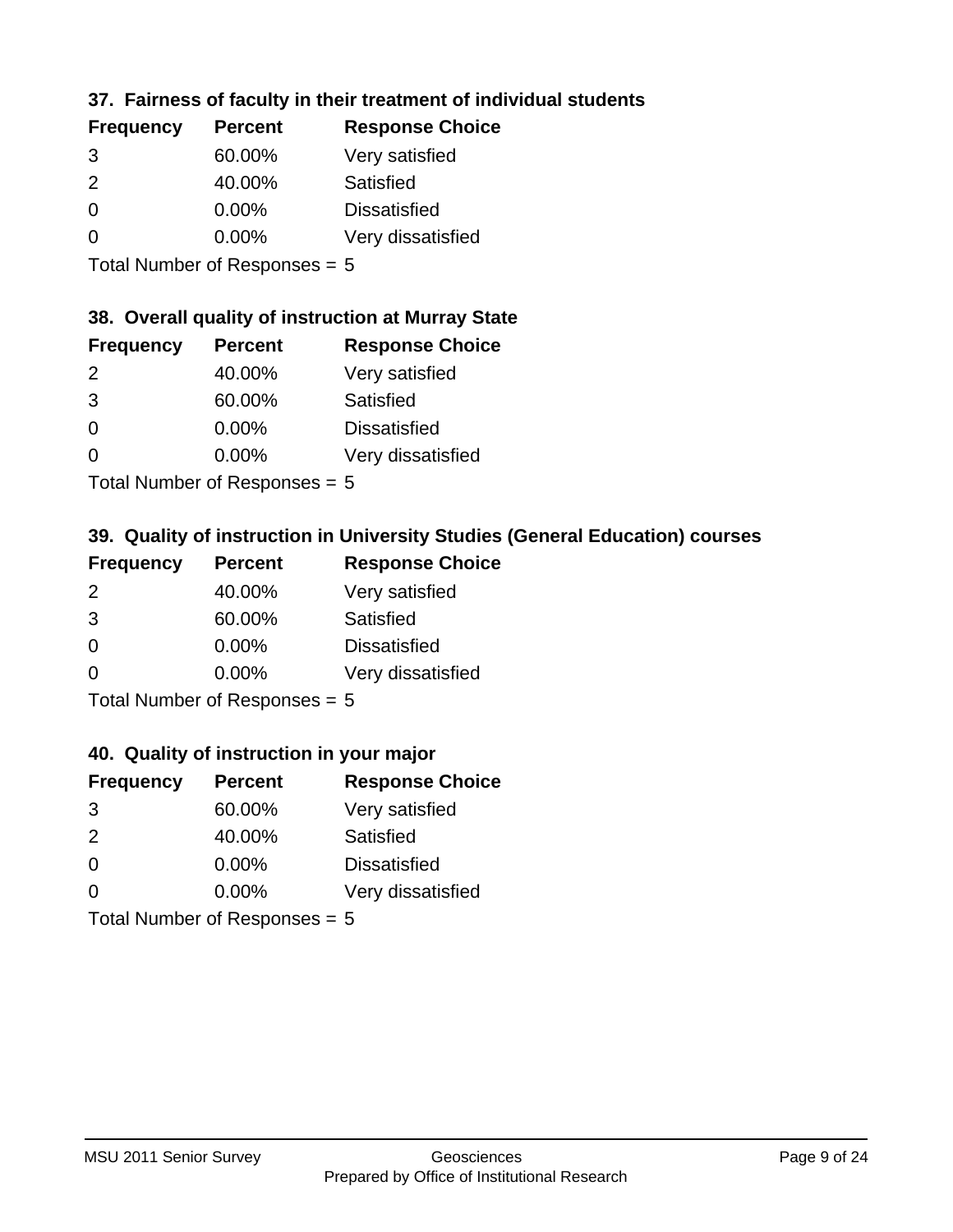## **41. Clarity of program objectives in your major**

| <b>Frequency</b> | <b>Percent</b> | <b>Response Choice</b> |
|------------------|----------------|------------------------|
| 3                | 60.00%         | Very satisfied         |
| $\mathcal{P}$    | 40.00%         | Satisfied              |
| $\Omega$         | $0.00\%$       | <b>Dissatisfied</b>    |
| O                | $0.00\%$       | Very dissatisfied      |
|                  |                |                        |

Total Number of Responses = 5

### **42. Intellectual challenge of the academic program**

| <b>Frequency</b> | <b>Percent</b> | <b>Response Choice</b> |
|------------------|----------------|------------------------|
| $\mathcal{P}$    | 40.00%         | Very satisfied         |
| 3                | 60.00%         | Satisfied              |
| $\Omega$         | 0.00%          | <b>Dissatisfied</b>    |
| $\Omega$         | 0.00%          | Very dissatisfied      |
|                  |                |                        |

Total Number of Responses = 5

## **43. Encouragement and information from your major department for employment after graduation**

| <b>Frequency</b> | <b>Percent</b>             | <b>Response Choice</b> |
|------------------|----------------------------|------------------------|
| -1               | 20.00%                     | Very satisfied         |
| 2                | 40.00%                     | Satisfied              |
| 2                | 40.00%                     | <b>Dissatisfied</b>    |
| $\Omega$         | $0.00\%$                   | Very dissatisfied      |
|                  | Total Number of Desperance |                        |

Total Number of Responses = 5

## **44. Availability of opportunities to engage in a faculty-mentored research,**

## **scholarly, or creative project in your area of study/interest**

| <b>Frequency</b> | <b>Percent</b> | <b>Response Choice</b> |
|------------------|----------------|------------------------|
| 3                | 60.00%         | Very satisfied         |
| $\Omega$         | 0.00%          | Satisfied              |
| 2                | 40.00%         | <b>Dissatisfied</b>    |
| $\Omega$         | 0.00%          | Very dissatisfied      |
|                  |                |                        |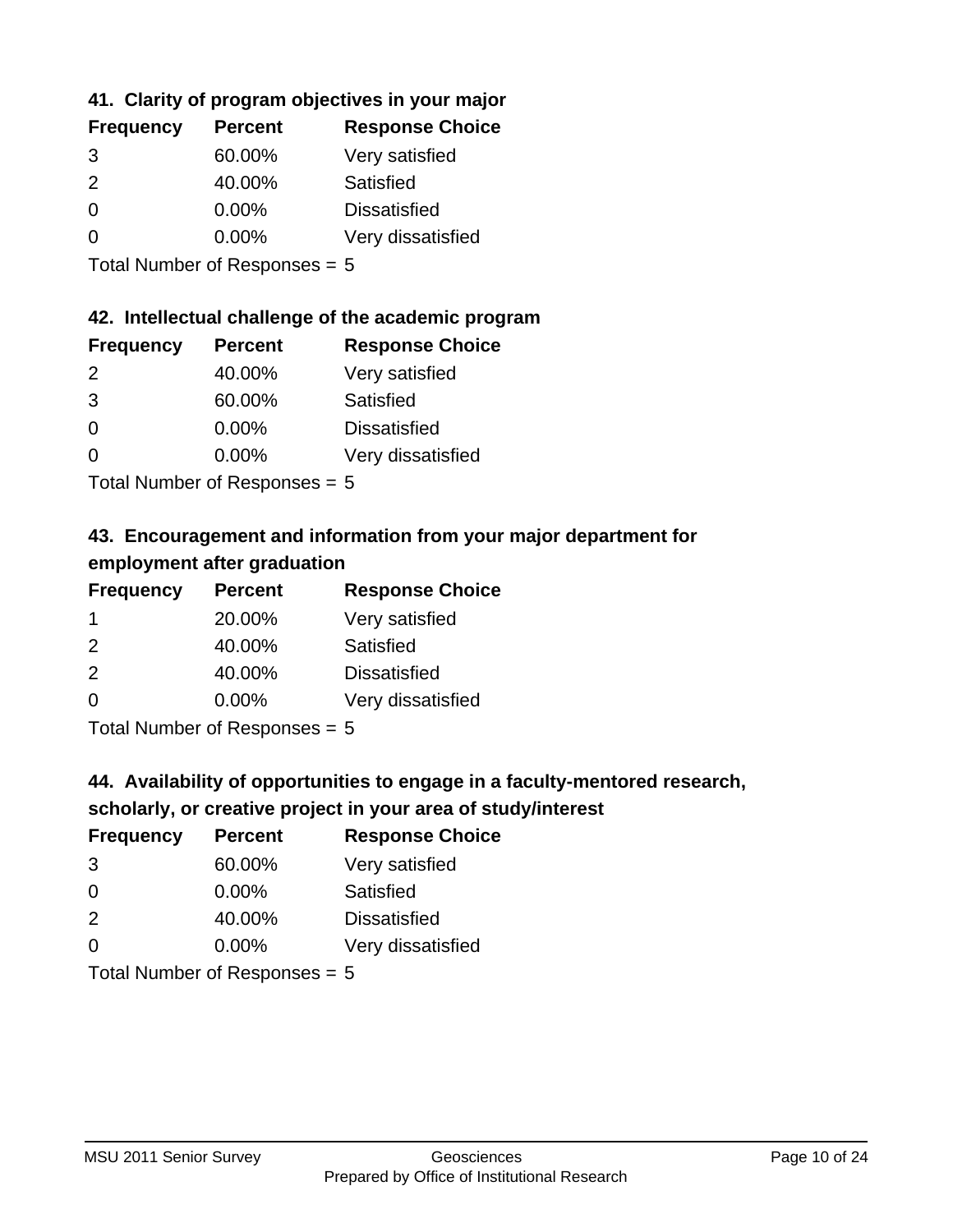### **45. Library hours**

| <b>Frequency</b> | <b>Percent</b> | <b>Response Choice</b> |
|------------------|----------------|------------------------|
| 3                | 60.00%         | Very satisfied         |
| $\mathcal{P}$    | 40.00%         | Satisfied              |
| $\Omega$         | 0.00%          | <b>Dissatisfied</b>    |
| $\Omega$         | 0.00%          | Very dissatisfied      |
|                  |                |                        |

Total Number of Responses = 5

## **46. Effectiveness of library personnel in meeting your information needs**

| <b>Frequency</b> | <b>Percent</b> | <b>Response Choice</b> |
|------------------|----------------|------------------------|
| $\mathcal{P}$    | 40.00%         | Very satisfied         |
|                  | 20.00%         | Satisfied              |
| $\mathcal{P}$    | 40.00%         | <b>Dissatisfied</b>    |
| ∩                | $0.00\%$       | Very dissatisfied      |
|                  |                |                        |

Total Number of Responses = 5

## **47. Access to library resources on hand**

| <b>Frequency</b> | <b>Percent</b>            | <b>Response Choice</b> |
|------------------|---------------------------|------------------------|
| -1               | 20.00%                    | Very satisfied         |
| 4                | 80.00%                    | Satisfied              |
| $\Omega$         | $0.00\%$                  | <b>Dissatisfied</b>    |
| ∩                | 0.00%                     | Very dissatisfied      |
|                  | Total Number of Deepensee |                        |

Total Number of Responses = 5

### **48. Electronic access to library resources**

| <b>Frequency</b>            | <b>Percent</b> | <b>Response Choice</b> |
|-----------------------------|----------------|------------------------|
| 3                           | 60.00%         | Very satisfied         |
| $\mathbf 1$                 | 20.00%         | Satisfied              |
| -1                          | 20.00%         | <b>Dissatisfied</b>    |
| $\Omega$                    | 0.00%          | Very dissatisfied      |
| Total Number of Desponses E |                |                        |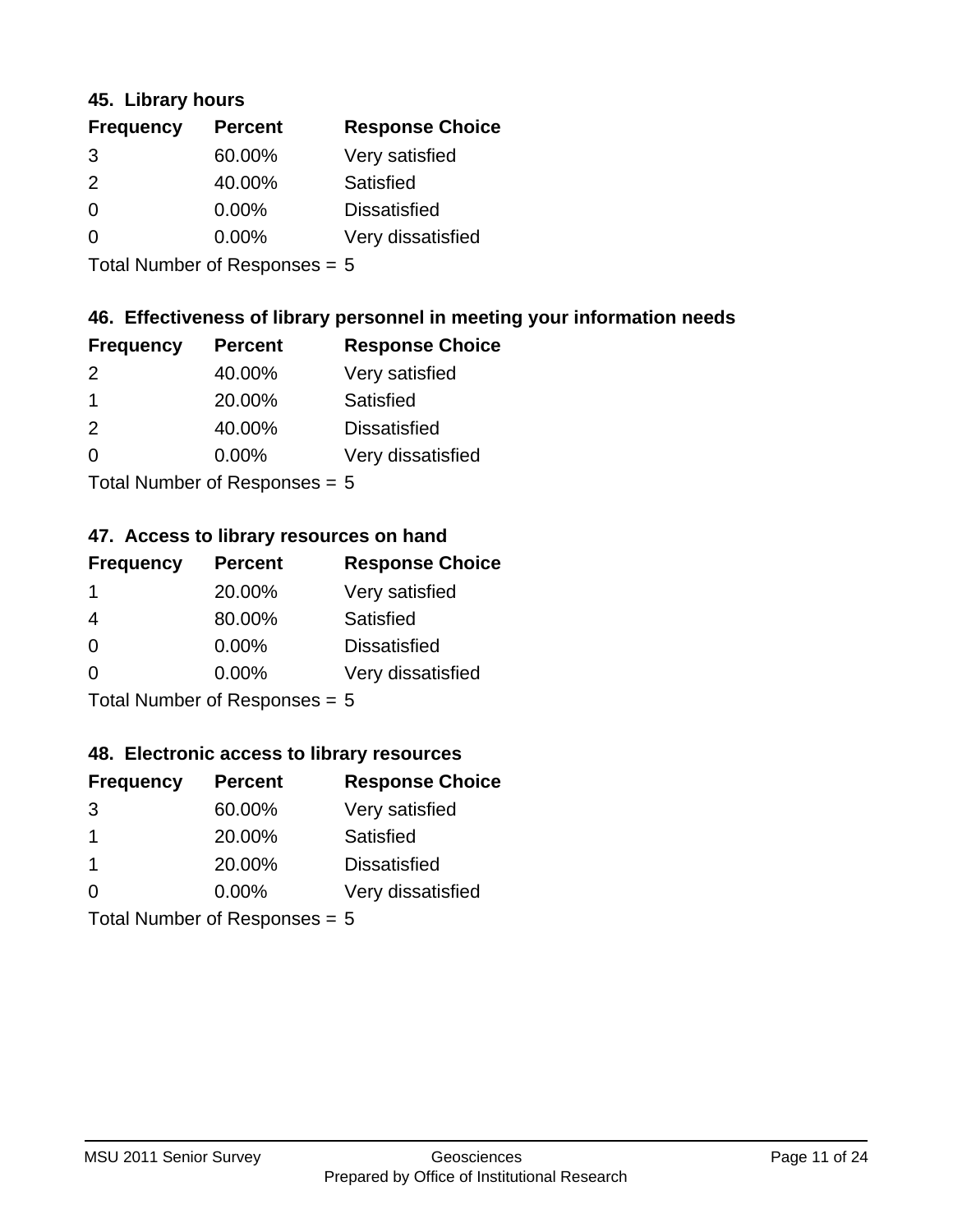**was in helping you achieve these goals. For questions 49-55, please indicate how effective University Studies at MSU** 

## **49. Writing Skills**

| <b>Frequency</b>                | <b>Percent</b> | <b>Response Choice</b> |
|---------------------------------|----------------|------------------------|
| $\mathcal{P}$                   | 50.00%         | Very effective         |
| 2                               | 50.00%         | Effective              |
| $\Omega$                        | $0.00\%$       | Ineffective            |
| $\Omega$                        | $0.00\%$       | Very ineffective       |
| Total Number of Responses = $4$ |                |                        |

**50. Speaking Skills**

| <b>Frequency</b>            | <b>Percent</b> | <b>Response Choice</b> |
|-----------------------------|----------------|------------------------|
| -1                          | 25.00%         | Very effective         |
| 3                           | 75.00%         | Effective              |
| $\Omega$                    | 0.00%          | Ineffective            |
| $\Omega$                    | 0.00%          | Very ineffective       |
| Total Number of Deepensee 4 |                |                        |

Total Number of Responses = 4

### **51. Critical Thinking Skills**

| <b>Frequency</b> | <b>Percent</b>            | <b>Response Choice</b> |
|------------------|---------------------------|------------------------|
| 2                | 40.00%                    | Very effective         |
| 2                | 40.00%                    | Effective              |
| $\overline{1}$   | 20.00%                    | Ineffective            |
| $\Omega$         | 0.00%                     | Very ineffective       |
|                  | Total Number of Deepensee |                        |

Total Number of Responses = 5

## **52. Computer Technology**

| <b>Frequency</b>     | <b>Percent</b>                  | <b>Response Choice</b> |
|----------------------|---------------------------------|------------------------|
| $\mathbf 1$          | 20.00%                          | Very effective         |
| $\mathcal{P}$        | 40.00%                          | Effective              |
| $\overline{1}$       | 20.00%                          | Ineffective            |
| $\blacktriangleleft$ | 20.00%                          | Very ineffective       |
|                      | Total Number of Responses = $5$ |                        |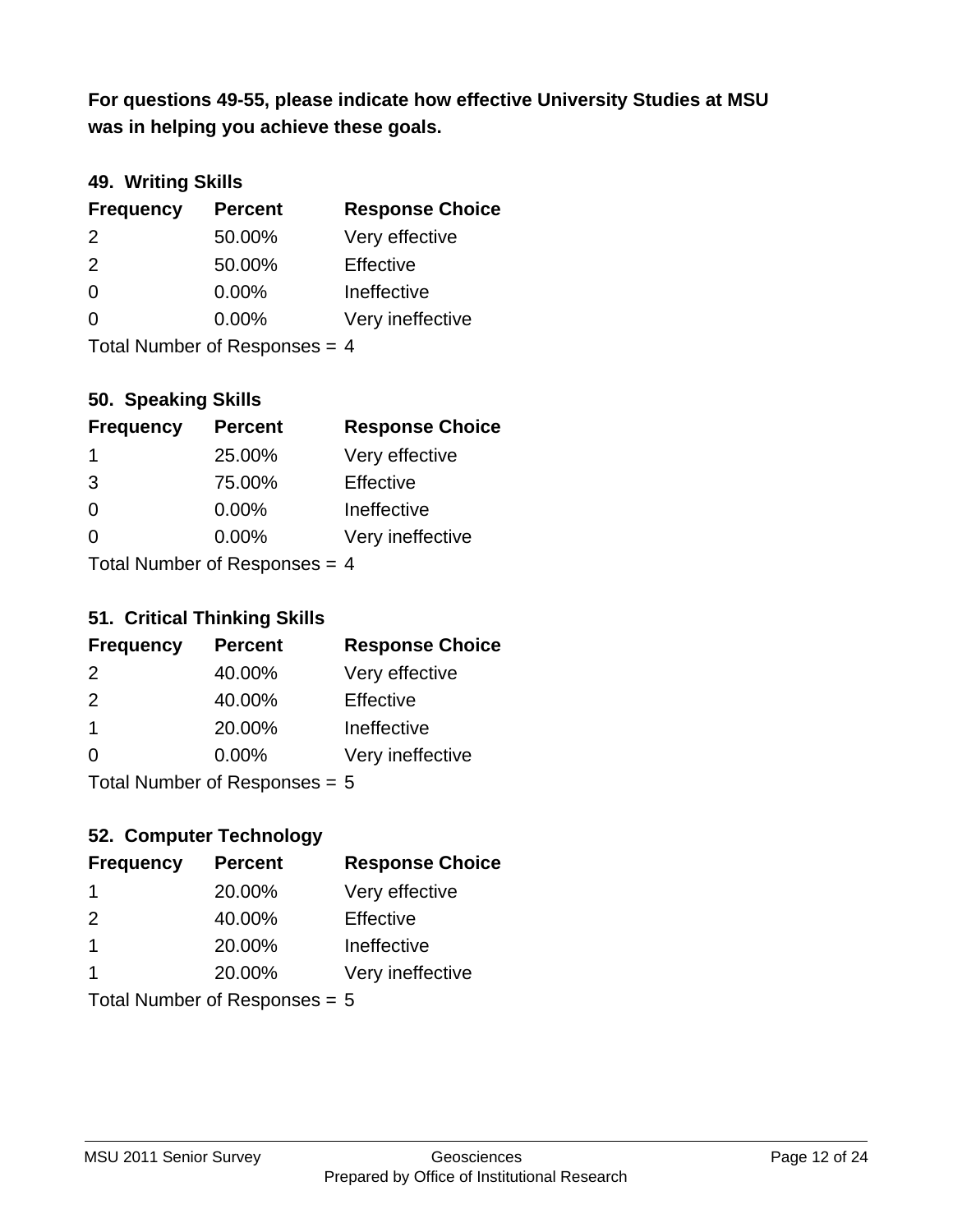## **53. General Knowledge in the liberal arts and sciences**

| <b>Frequency</b> | <b>Percent</b> | <b>Response Choice</b> |
|------------------|----------------|------------------------|
| 3                | 60.00%         | Very effective         |
|                  | 20.00%         | Effective              |
|                  | 20.00%         | Ineffective            |
| ∩                | $0.00\%$       | Very ineffective       |
|                  |                |                        |

Total Number of Responses = 5

### **54. International Perspectives**

| <b>Frequency</b> | <b>Percent</b> | <b>Response Choice</b> |
|------------------|----------------|------------------------|
| 3                | 60.00%         | Very effective         |
| 1                | 20.00%         | Effective              |
| 1                | 20.00%         | Ineffective            |
| ∩                | 0.00%          | Very ineffective       |
|                  |                |                        |

Total Number of Responses = 5

## **55. Stimulation of interest in areas outside your chosen field of study**

| <b>Frequency</b> | <b>Percent</b> | <b>Response Choice</b> |
|------------------|----------------|------------------------|
| $\mathcal{P}$    | 50.00%         | Very effective         |
| $\overline{1}$   | 25.00%         | Effective              |
| $\Omega$         | 0.00%          | Ineffective            |
| 1                | 25.00%         | Very ineffective       |
|                  |                |                        |

Total Number of Responses  $= 4$ 

## **For questions 56-83, please indicate how satisfactorily the following met your needs**

#### **56. African-American Student Services**

| <b>Frequency</b> | <b>Percent</b>                  | <b>Response Choice</b> |
|------------------|---------------------------------|------------------------|
| 5                | 100.00%                         | Did not use            |
| $\Omega$         | 0.00%                           | Very satisfied         |
| $\Omega$         | 0.00%                           | Satisfied              |
| $\Omega$         | $0.00\%$                        | <b>Dissatisfied</b>    |
| $\Omega$         | 0.00%                           | Very dissatisfied      |
|                  | Total Number of Responses = $5$ |                        |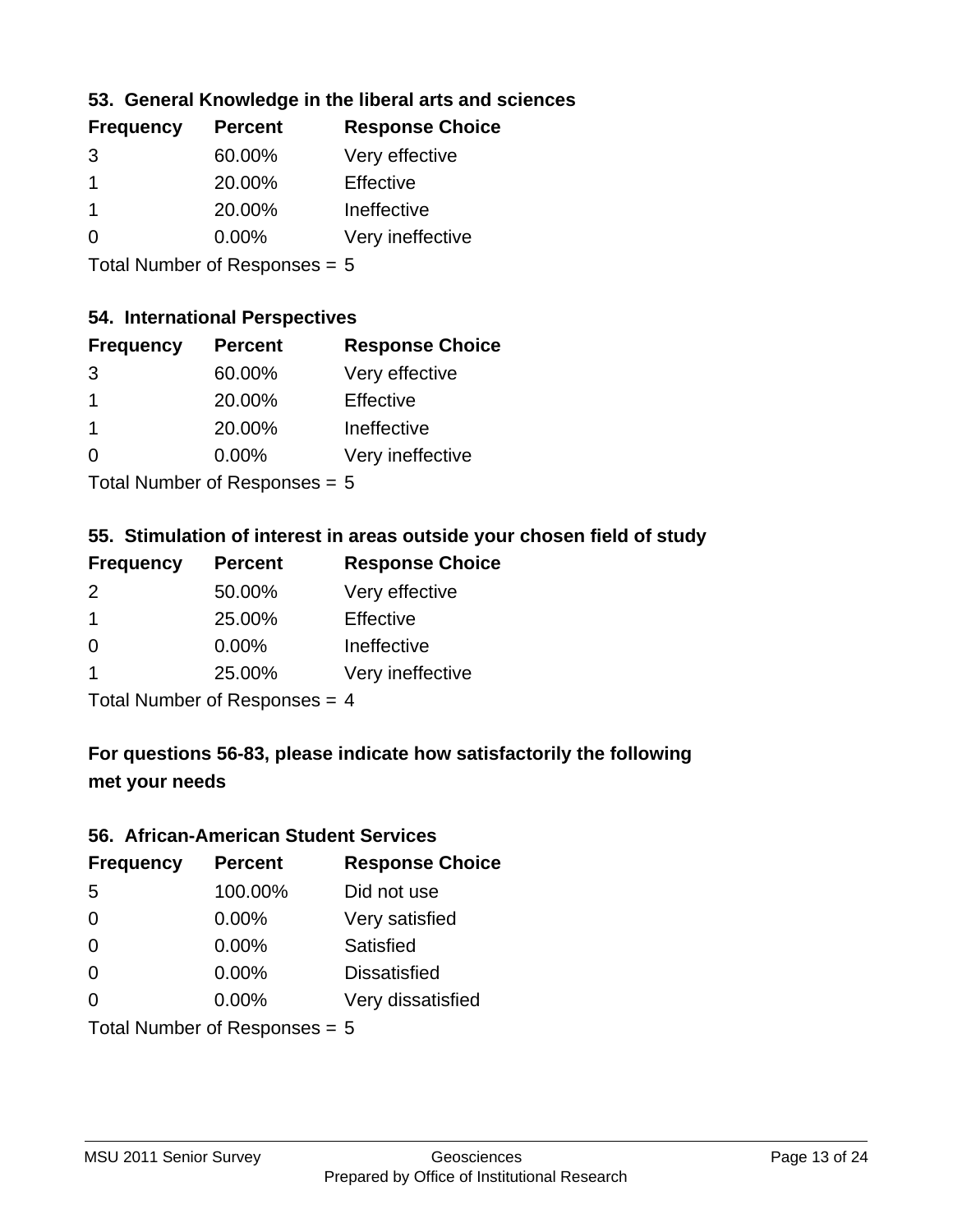### **57. Career Services Office**

| <b>Frequency</b> | <b>Percent</b> | <b>Response Choice</b> |
|------------------|----------------|------------------------|
| -5               | 100.00%        | Did not use            |
| 0                | 0.00%          | Very satisfied         |
| 0                | $0.00\%$       | <b>Satisfied</b>       |
| ∩                | 0.00%          | <b>Dissatisfied</b>    |
|                  | 0.00%          | Very dissatisfied      |
|                  |                |                        |

Total Number of Responses = 5

### **58. Counseling and Testing Center**

| <b>Frequency</b> | <b>Percent</b>             | <b>Response Choice</b> |
|------------------|----------------------------|------------------------|
| -5               | 100.00%                    | Did not use            |
| 0                | 0.00%                      | Very satisfied         |
| $\Omega$         | $0.00\%$                   | <b>Satisfied</b>       |
| $\Omega$         | $0.00\%$                   | <b>Dissatisfied</b>    |
| 0                | 0.00%                      | Very dissatisfied      |
|                  | Total Number of Deepersoon |                        |

Total Number of Responses = 5

#### **59. Cultural programming and activities**

| <b>Frequency</b>                | <b>Percent</b> | <b>Response Choice</b> |
|---------------------------------|----------------|------------------------|
| 5                               | 100.00%        | Did not use            |
| $\Omega$                        | $0.00\%$       | Very satisfied         |
| $\Omega$                        | 0.00%          | Satisfied              |
| $\Omega$                        | $0.00\%$       | <b>Dissatisfied</b>    |
| $\Omega$                        | $0.00\%$       | Very dissatisfied      |
| Total Number of Responses = $5$ |                |                        |

### **60. E-study courses**

| <b>Frequency</b> | <b>Percent</b>                  | <b>Response Choice</b> |
|------------------|---------------------------------|------------------------|
| 2                | 40.00%                          | Did not use            |
| 2                | 40.00%                          | Very satisfied         |
| $\mathbf 1$      | 20.00%                          | Satisfied              |
| $\Omega$         | 0.00%                           | <b>Dissatisfied</b>    |
| $\Omega$         | 0.00%                           | Very dissatisfied      |
|                  | Total Number of Responses = $5$ |                        |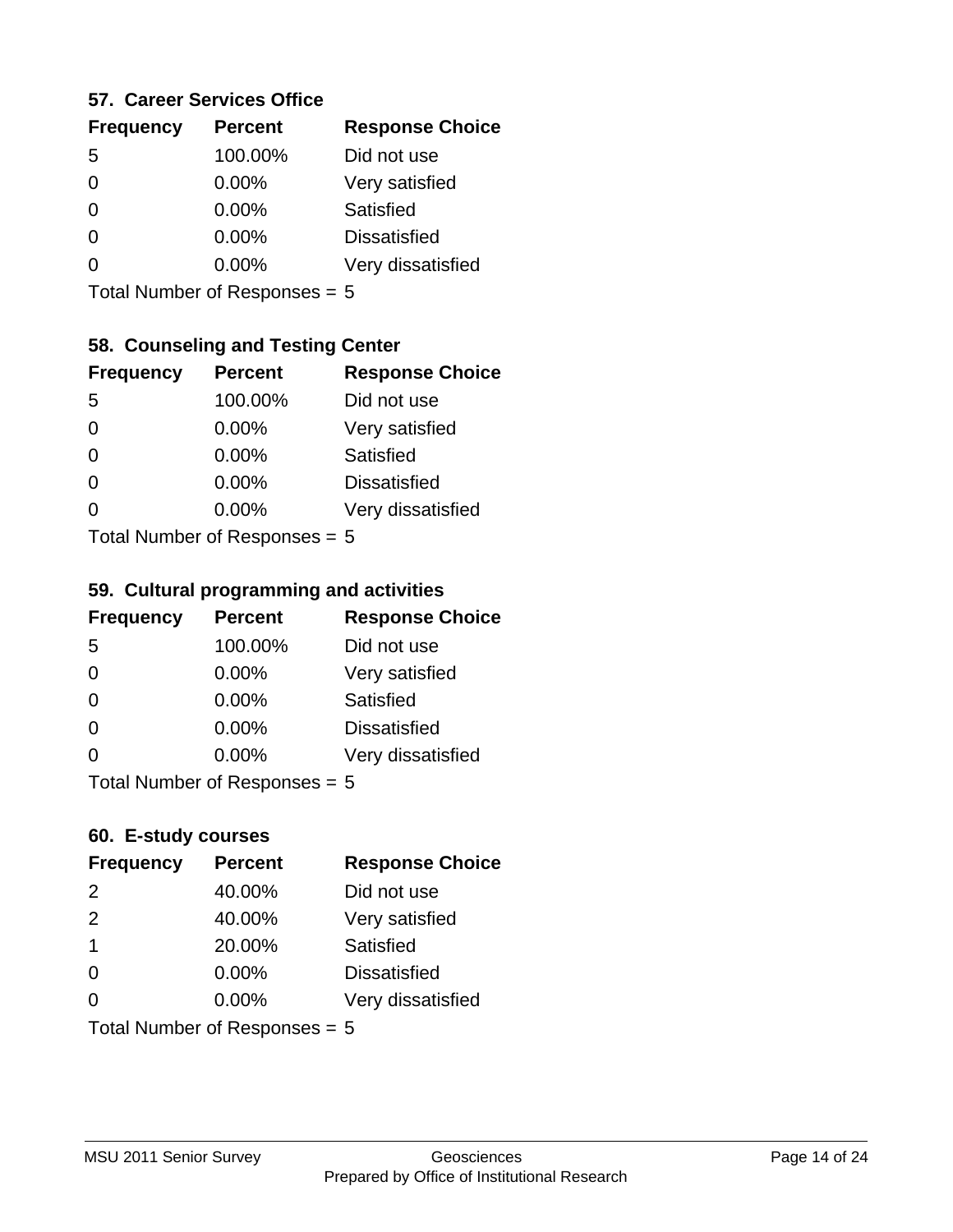#### **61. Food Services**

| <b>Frequency</b> | <b>Percent</b> | <b>Response Choice</b> |
|------------------|----------------|------------------------|
| 3                | 60.00%         | Did not use            |
|                  | 20.00%         | Very satisfied         |
|                  | 20.00%         | Satisfied              |
| 0                | $0.00\%$       | <b>Dissatisfied</b>    |
| O                | $0.00\%$       | Very dissatisfied      |
|                  |                |                        |

Total Number of Responses = 5

### **62. Greek life and activities**

| <b>Frequency</b> | <b>Percent</b>                         | <b>Response Choice</b> |
|------------------|----------------------------------------|------------------------|
| -5               | 100.00%                                | Did not use            |
| $\Omega$         | 0.00%                                  | Very satisfied         |
| $\Omega$         | 0.00%                                  | Satisfied              |
| $\Omega$         | 0.00%                                  | <b>Dissatisfied</b>    |
| 0                | 0.00%                                  | Very dissatisfied      |
|                  | $Total Number of Denonce -\frac{1}{2}$ |                        |

Total Number of Responses = 5

### **63. Health Services**

| <b>Frequency</b> | <b>Percent</b>             | <b>Response Choice</b> |
|------------------|----------------------------|------------------------|
| 4                | 80.00%                     | Did not use            |
| $\Omega$         | $0.00\%$                   | Very satisfied         |
| -1               | 20.00%                     | Satisfied              |
| $\Omega$         | $0.00\%$                   | <b>Dissatisfied</b>    |
| ∩                | 0.00%                      | Very dissatisfied      |
|                  | Total Number of Deepersoon |                        |

Total Number of Responses = 5

### **64. Honor Societies/Departmental Clubs/Special Interest Organizations**

| <b>Frequency</b>              | <b>Percent</b> | <b>Response Choice</b> |
|-------------------------------|----------------|------------------------|
| 4                             | 80.00%         | Did not use            |
| $\Omega$                      | 0.00%          | Very satisfied         |
| $\overline{1}$                | 20.00%         | Satisfied              |
| $\Omega$                      | 0.00%          | <b>Dissatisfied</b>    |
| 0                             | 0.00%          | Very dissatisfied      |
| Total Number of Responses = 5 |                |                        |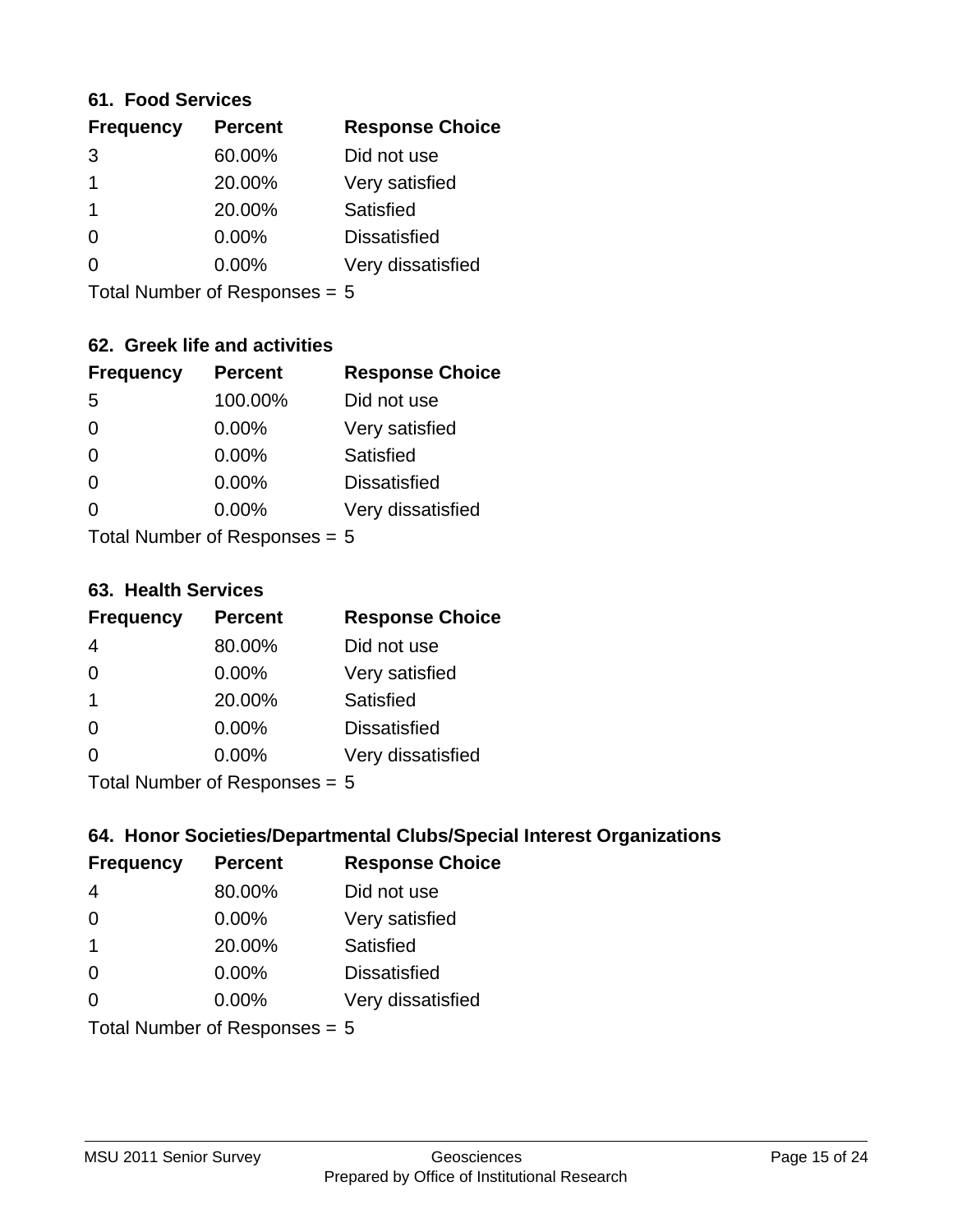### **65. International Programs and activities**

| <b>Frequency</b> | <b>Percent</b> | <b>Response Choice</b> |
|------------------|----------------|------------------------|
| .5               | 100.00%        | Did not use            |
| 0                | 0.00%          | Very satisfied         |
| 0                | $0.00\%$       | <b>Satisfied</b>       |
| O                | 0.00%          | <b>Dissatisfied</b>    |
|                  | $0.00\%$       | Very dissatisfied      |
|                  |                |                        |

Total Number of Responses = 5

## **66. International student support services**

| <b>Frequency</b> | <b>Percent</b>             | <b>Response Choice</b> |
|------------------|----------------------------|------------------------|
| -5               | 100.00%                    | Did not use            |
| 0                | 0.00%                      | Very satisfied         |
| $\Omega$         | 0.00%                      | Satisfied              |
| $\Omega$         | 0.00%                      | <b>Dissatisfied</b>    |
| 0                | 0.00%                      | Very dissatisfied      |
|                  | Total Number of Deepersoon |                        |

Total Number of Responses = 5

#### **67. Intramural Sports and Recreation**

| <b>Frequency</b>                       | <b>Percent</b> | <b>Response Choice</b> |
|----------------------------------------|----------------|------------------------|
| -5                                     | 100.00%        | Did not use            |
| $\Omega$                               | $0.00\%$       | Very satisfied         |
| $\Omega$                               | $0.00\%$       | Satisfied              |
| $\Omega$                               | $0.00\%$       | <b>Dissatisfied</b>    |
| $\Omega$                               | $0.00\%$       | Very dissatisfied      |
| $Total Number of Denonce -\frac{1}{2}$ |                |                        |

I otal Number of Responses  $= 5$ 

## **68. Lowry Center/Community College**

| <b>Frequency</b>              | <b>Percent</b> | <b>Response Choice</b> |
|-------------------------------|----------------|------------------------|
| 4                             | 80.00%         | Did not use            |
| 1                             | 20.00%         | Very satisfied         |
| $\Omega$                      | 0.00%          | Satisfied              |
| $\Omega$                      | 0.00%          | <b>Dissatisfied</b>    |
| $\Omega$                      | $0.00\%$       | Very dissatisfied      |
| Total Number of Responses = 5 |                |                        |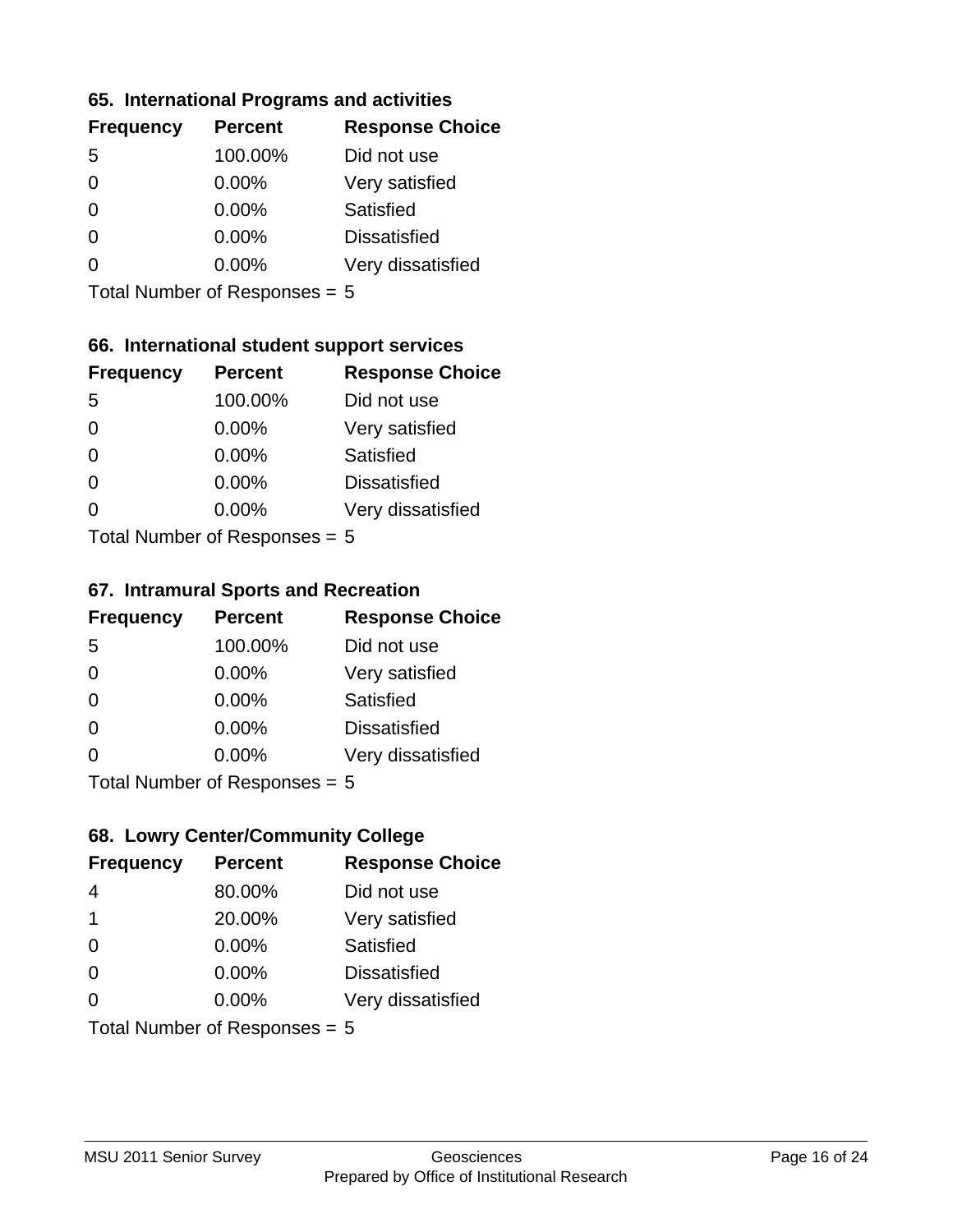## **69. Library**

| <b>Frequency</b> | <b>Percent</b> | <b>Response Choice</b> |
|------------------|----------------|------------------------|
| $\Omega$         | 0.00%          | Did not use            |
| $\mathcal{P}$    | 40.00%         | Very satisfied         |
| 2                | 40.00%         | Satisfied              |
| 1                | 20.00%         | <b>Dissatisfied</b>    |
| 0                | $0.00\%$       | Very dissatisfied      |
|                  |                |                        |

Total Number of Responses = 5

## **70. MAP Report**

| <b>Frequency</b>                | <b>Percent</b> | <b>Response Choice</b> |
|---------------------------------|----------------|------------------------|
| 0                               | 0.00%          | Did not use            |
| 3                               | 60.00%         | Very satisfied         |
| 2                               | 40.00%         | Satisfied              |
| $\Omega$                        | 0.00%          | <b>Dissatisfied</b>    |
| 0                               | $0.00\%$       | Very dissatisfied      |
| Total Number of Responses = $5$ |                |                        |

### **71. MSU Web site**

| <b>Frequency</b>                | <b>Percent</b> | <b>Response Choice</b> |
|---------------------------------|----------------|------------------------|
| $\Omega$                        | $0.00\%$       | Did not use            |
| $\overline{4}$                  | 80.00%         | Very satisfied         |
| $\overline{1}$                  | 20.00%         | Satisfied              |
| $\Omega$                        | 0.00%          | <b>Dissatisfied</b>    |
| ∩                               | 0.00%          | Very dissatisfied      |
| Total Number of Responses = $5$ |                |                        |

### **72. NCAA Sports**

| <b>Frequency</b> | <b>Percent</b>                  | <b>Response Choice</b> |
|------------------|---------------------------------|------------------------|
| 5                | 100.00%                         | Did not use            |
| $\Omega$         | 0.00%                           | Very satisfied         |
| $\Omega$         | 0.00%                           | Satisfied              |
| $\Omega$         | 0.00%                           | <b>Dissatisfied</b>    |
| ∩                | $0.00\%$                        | Very dissatisfied      |
|                  | Total Number of Responses = $5$ |                        |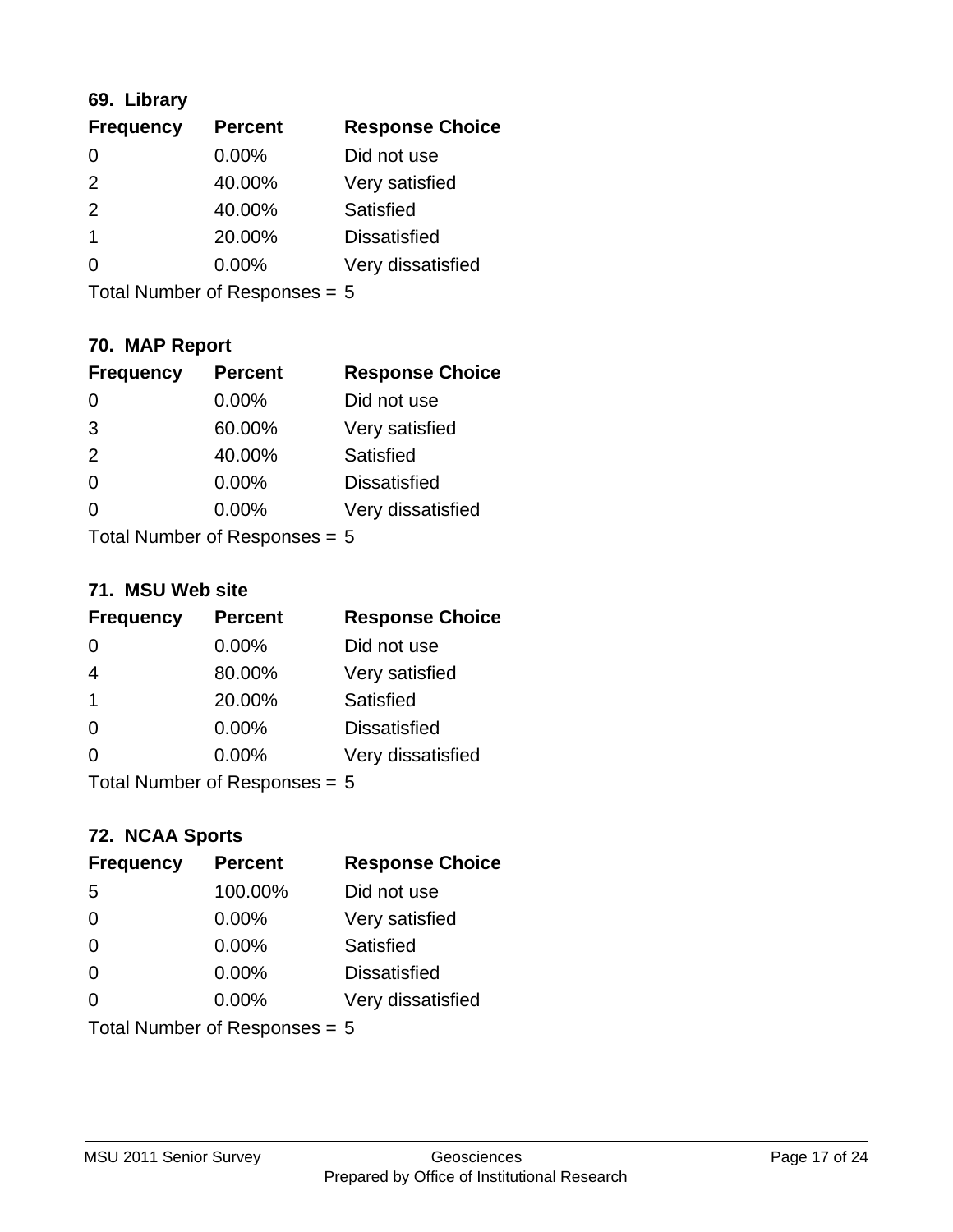### **73. Online courses that are not e-study**

| <b>Frequency</b> | <b>Percent</b> | <b>Response Choice</b> |
|------------------|----------------|------------------------|
| 3                | 60.00%         | Did not use            |
| 1                | 20.00%         | Very satisfied         |
| 1                | 20.00%         | Satisfied              |
|                  | $0.00\%$       | <b>Dissatisfied</b>    |
|                  | $0.00\%$       | Very dissatisfied      |
|                  |                |                        |

Total Number of Responses = 5

## **74. Racer Touch Registration**

| <b>Frequency</b>           | <b>Percent</b> | <b>Response Choice</b> |  |
|----------------------------|----------------|------------------------|--|
| 0                          | 0.00%          | Did not use            |  |
| 2                          | 40.00%         | Very satisfied         |  |
| 2                          | 40.00%         | Satisfied              |  |
| 1                          | 20.00%         | <b>Dissatisfied</b>    |  |
| 0                          | 0.00%          | Very dissatisfied      |  |
| Total Number of Deepersoon |                |                        |  |

Total Number of Responses = 5

## **75. Residential College programming and activities**

| <b>Frequency</b> | <b>Percent</b>              | <b>Response Choice</b> |
|------------------|-----------------------------|------------------------|
| 3                | 60.00%                      | Did not use            |
| 2                | 40.00%                      | Very satisfied         |
| $\Omega$         | $0.00\%$                    | <b>Satisfied</b>       |
| $\Omega$         | 0.00%                       | <b>Dissatisfied</b>    |
| 0                | 0.00%                       | Very dissatisfied      |
|                  | Total Number of Despanses E |                        |

Total Number of Responses = 5

## **76. Scholarships/grants/student employment**

| <b>Frequency</b> | <b>Percent</b>                | <b>Response Choice</b> |
|------------------|-------------------------------|------------------------|
| 0                | 0.00%                         | Did not use            |
| 2                | 40.00%                        | Very satisfied         |
| 2                | 40.00%                        | Satisfied              |
| $\overline{1}$   | 20.00%                        | <b>Dissatisfied</b>    |
| 0                | $0.00\%$                      | Very dissatisfied      |
|                  | Total Number of Responses = 5 |                        |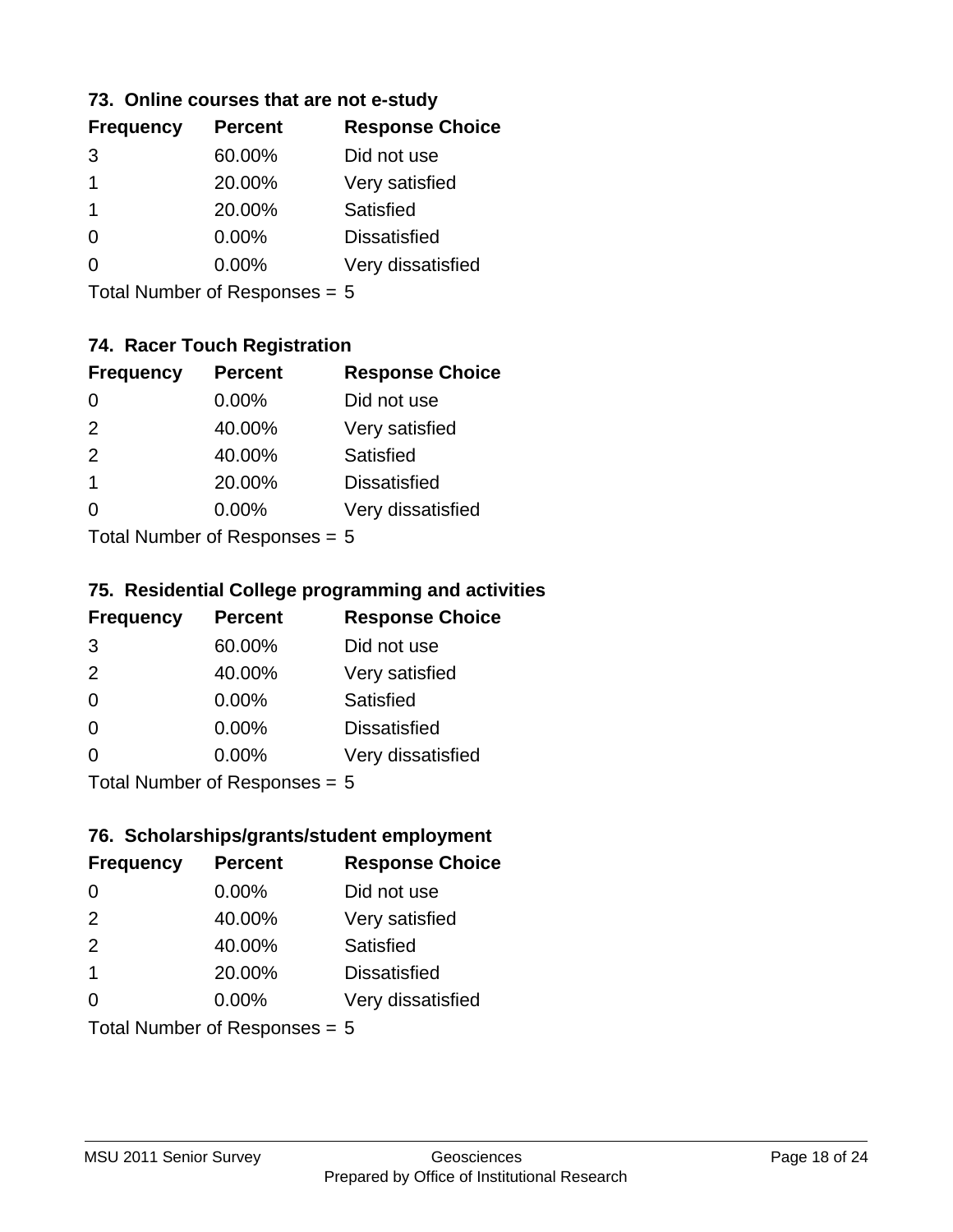### **77. Security Services**

| <b>Frequency</b> | <b>Percent</b> | <b>Response Choice</b> |
|------------------|----------------|------------------------|
| $\mathcal{P}$    | 40.00%         | Did not use            |
| 3                | 60.00%         | Very satisfied         |
| $\Omega$         | 0.00%          | Satisfied              |
| ∩                | $0.00\%$       | <b>Dissatisfied</b>    |
|                  | $0.00\%$       | Very dissatisfied      |
|                  |                |                        |

Total Number of Responses = 5

## **78. Services for non-traditional students**

| <b>Frequency</b>          | <b>Percent</b> | <b>Response Choice</b> |
|---------------------------|----------------|------------------------|
| 5                         | 100.00%        | Did not use            |
| 0                         | 0.00%          | Very satisfied         |
| $\Omega$                  | $0.00\%$       | Satisfied              |
| $\Omega$                  | 0.00%          | <b>Dissatisfied</b>    |
| 0                         | 0.00%          | Very dissatisfied      |
| Total Number of Desponses |                |                        |

Total Number of Responses = 5

## **79. Student Support Services (Trio)**

| <b>Frequency</b> | <b>Percent</b>              | <b>Response Choice</b> |
|------------------|-----------------------------|------------------------|
| 5                | 100.00%                     | Did not use            |
| $\Omega$         | 0.00%                       | Very satisfied         |
| $\Omega$         | 0.00%                       | Satisfied              |
| $\Omega$         | 0.00%                       | <b>Dissatisfied</b>    |
| $\Omega$         | 0.00%                       | Very dissatisfied      |
|                  | Total Number of Despanses E |                        |

Total Number of Responses = 5

### **80. Student PIN System**

| <b>Frequency</b> | <b>Percent</b>                  | <b>Response Choice</b> |
|------------------|---------------------------------|------------------------|
| $\Omega$         | 0.00%                           | Did not use            |
| 3                | 60.00%                          | Very satisfied         |
| 2                | 40.00%                          | Satisfied              |
| $\Omega$         | $0.00\%$                        | <b>Dissatisfied</b>    |
| $\Omega$         | $0.00\%$                        | Very dissatisfied      |
|                  | Total Number of Responses = $5$ |                        |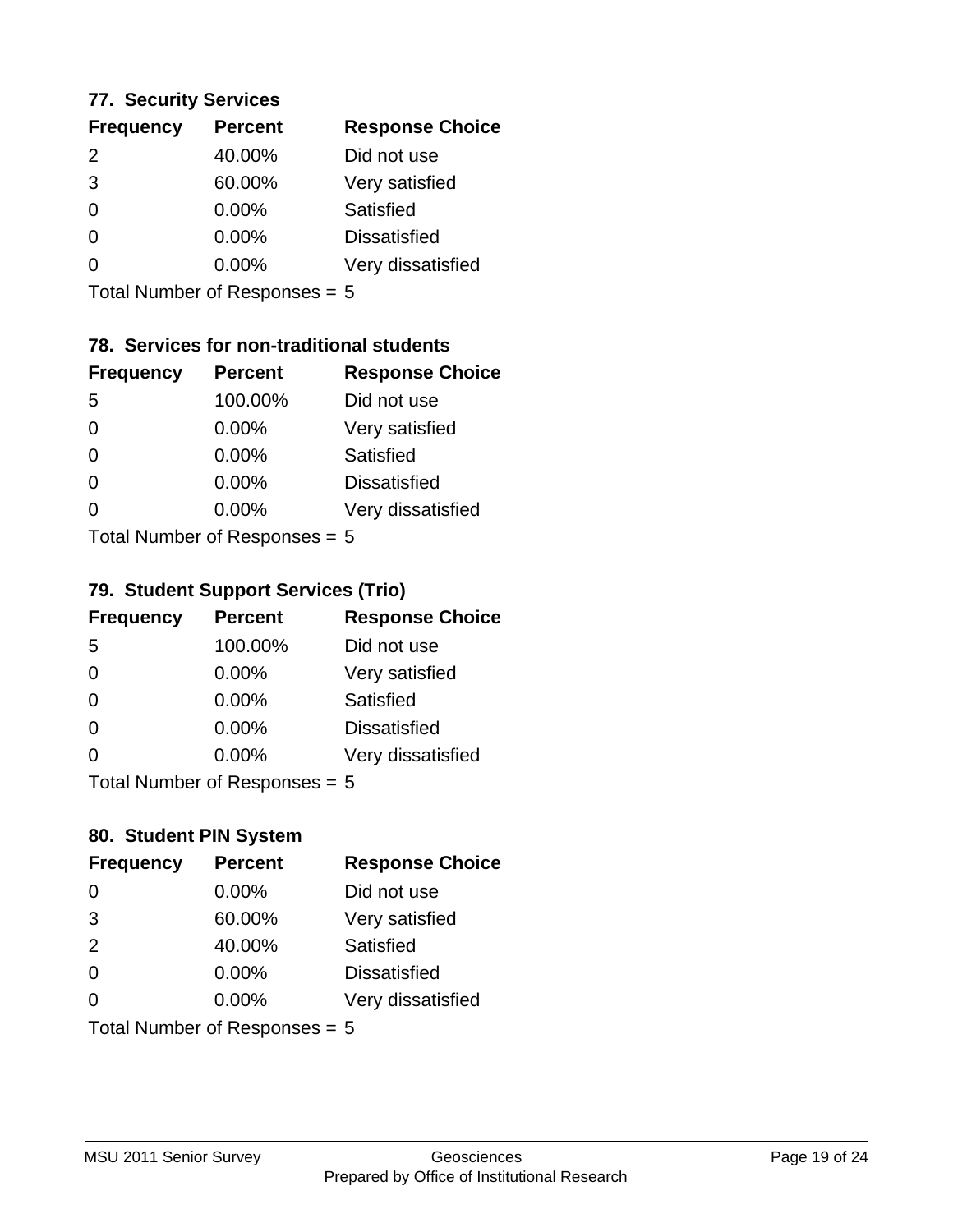### **81. Student Records/Transcript Services**

| <b>Frequency</b> | <b>Percent</b> | <b>Response Choice</b> |
|------------------|----------------|------------------------|
|                  | 20.00%         | Did not use            |
| $\mathcal{P}$    | 40.00%         | Very satisfied         |
|                  | 20.00%         | Satisfied              |
|                  | 20.00%         | <b>Dissatisfied</b>    |
|                  | $0.00\%$       | Very dissatisfied      |

Total Number of Responses = 5

## **82. Computer and Internet access for study and research needs**

| <b>Frequency</b>          | <b>Percent</b> | <b>Response Choice</b> |
|---------------------------|----------------|------------------------|
| 0                         | 0.00%          | Did not use            |
| $\overline{4}$            | 80.00%         | Very satisfied         |
| $\Omega$                  | 0.00%          | <b>Satisfied</b>       |
| $\mathbf{1}$              | 20.00%         | <b>Dissatisfied</b>    |
| 0                         | 0.00%          | Very dissatisfied      |
| Tatal Number of Despenses |                |                        |

Total Number of Responses = 5

#### **83. Women's Center**

| <b>Frequency</b>           | <b>Percent</b> | <b>Response Choice</b> |
|----------------------------|----------------|------------------------|
| -5                         | 100.00%        | Did not use            |
| $\Omega$                   | 0.00%          | Very satisfied         |
| $\Omega$                   | $0.00\%$       | Satisfied              |
| $\Omega$                   | $0.00\%$       | <b>Dissatisfied</b>    |
| $\Omega$                   | 0.00%          | Very dissatisfied      |
| Total Number of Deepersoon |                |                        |

Total Number of Responses = 5

### **84. To what extent did you participate in Residential College activities?**

| <b>Frequency</b> | <b>Percent</b>                  | <b>Response Choice</b> |
|------------------|---------------------------------|------------------------|
| 3                | 60.00%                          | Did not participate    |
| $\Omega$         | 0.00%                           | Frequently             |
| $\mathbf 1$      | 20.00%                          | Occasionally           |
|                  | 20.00%                          | Seldom                 |
|                  | Total Number of Responses = $5$ |                        |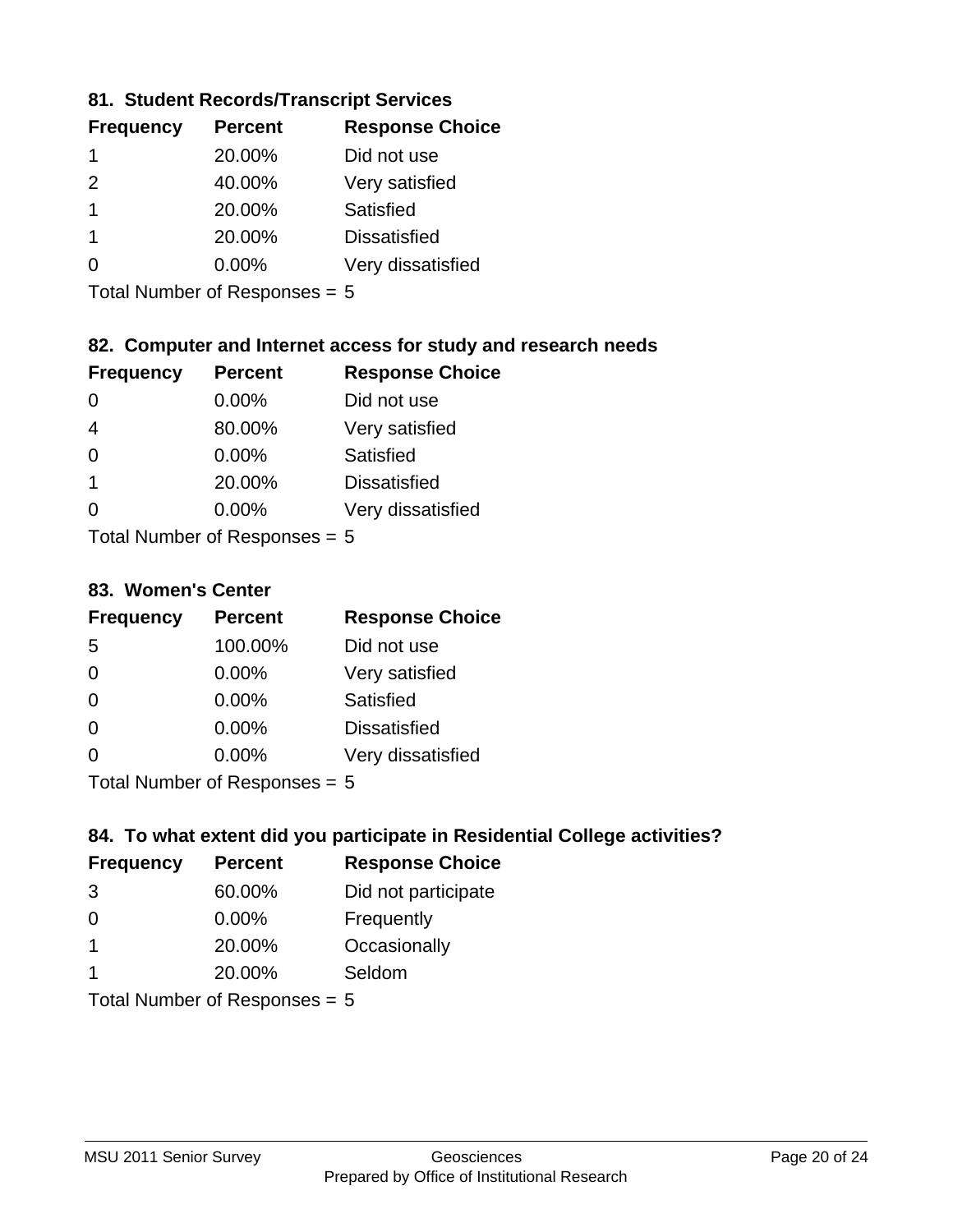| <b>Frequency</b> | <b>Percent</b> | <b>Response Choice</b>                 |
|------------------|----------------|----------------------------------------|
| 3                | 60.00%         | Not familiar with Residential Colleges |
|                  | 20.00%         | Very positive                          |
|                  | 20.00%         | <b>Positive</b>                        |
| 0                | 0.00%          | <b>Negative</b>                        |
| -0               | $0.00\%$       | Very negative                          |
|                  |                |                                        |

**85. Which phrase best describes your opinion of Residential Colleges?**

Total Number of Responses = 5

### **Questions 86-95**

**University Graduate." Please indicate how effective your MSU experience was in The University has formulated ten desired "Characteristics of the Murray State enhancing your abilities in each area.**

**86. Engage in mature, independent and creative thought and express that thought effectively in oral and written communication;**

| <b>Frequency</b> | <b>Percent</b> | <b>Response Choice</b> |
|------------------|----------------|------------------------|
| $\mathcal{P}$    | 40.00%         | Very effective         |
|                  | 20.00%         | Effective              |
| $\mathcal{P}$    | 40.00%         | Ineffective            |
| $\Omega$         | $0.00\%$       | Very ineffective       |

Total Number of Responses = 5

**87. Understand and apply the critical and scientific methodologies that** 

**academic disciplines employ to discover knowledge and ascertain its validity;**

| <b>Frequency</b> | <b>Percent</b> | <b>Response Choice</b> |
|------------------|----------------|------------------------|
| -1               | 20.00%         | Very effective         |
| 3                | 60.00%         | Effective              |
| $\Omega$         | 0.00%          | Ineffective            |
|                  | 20.00%         | Very ineffective       |
|                  |                |                        |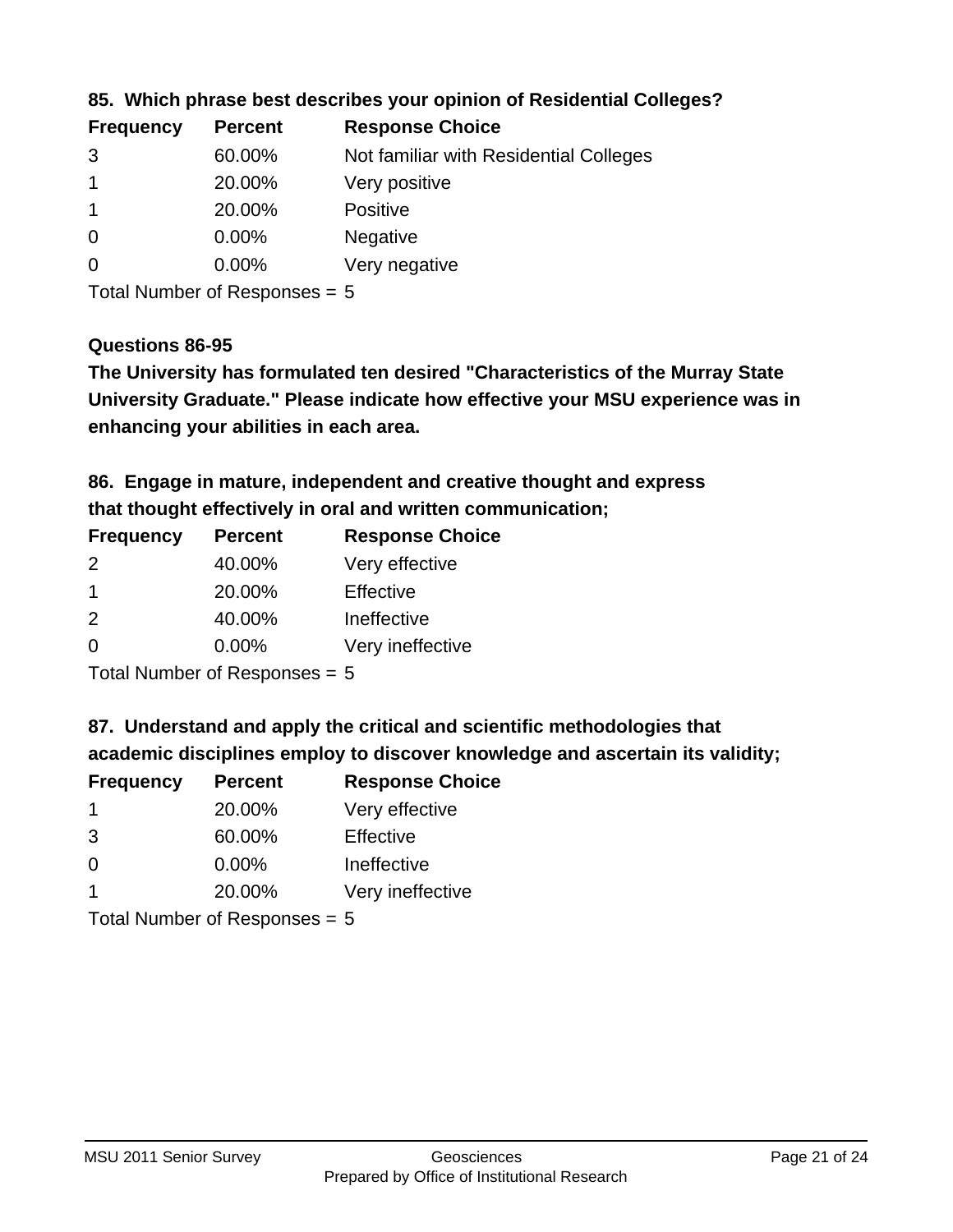### **88. Apply sound standards of information gathering, analysis and evaluation to reach logical decisions;**

| <b>Frequency</b> | <b>Percent</b> | <b>Response Choice</b> |
|------------------|----------------|------------------------|
| -1               | 20.00%         | Very effective         |
| 2                | 40.00%         | Effective              |
| 2                | 40.00%         | Ineffective            |
| 0                | 0.00%          | Very ineffective       |
|                  |                |                        |

Total Number of Responses = 5

## **89. Understand the roles and applications of science and technology in the solution of the problems of a changing world;**

| <b>Frequency</b> | <b>Percent</b> | <b>Response Choice</b> |
|------------------|----------------|------------------------|
| -1               | 20.00%         | Very effective         |
| 3                | 60.00%         | Effective              |
| $\overline{1}$   | 20.00%         | Ineffective            |
| $\Omega$         | 0.00%          | Very ineffective       |
|                  |                |                        |

Total Number of Responses = 5

# **90. Demonstrate a critical understanding of the world's historical, literary, philosophical, and artistic traditions;**

| <b>Frequency</b> | <b>Percent</b> | <b>Response Choice</b> |
|------------------|----------------|------------------------|
| $\mathcal{P}$    | 40.00%         | Very effective         |
| $\mathcal{P}$    | 40.00%         | Effective              |
| $\overline{1}$   | 20.00%         | Ineffective            |
| $\Omega$         | 0.00%          | Very ineffective       |
|                  |                |                        |

Total Number of Responses = 5

# **91. Understand the dynamics of cultural diversity, of competing economic and political systems, and of complex moral and ethical issues;**

| <b>Frequency</b> | <b>Percent</b>                  | <b>Response Choice</b> |
|------------------|---------------------------------|------------------------|
| -1               | 20.00%                          | Very effective         |
| 3                | 60.00%                          | Effective              |
| -1               | 20.00%                          | Ineffective            |
| $\Omega$         | $0.00\%$                        | Very ineffective       |
|                  | Total Number of Responses = $5$ |                        |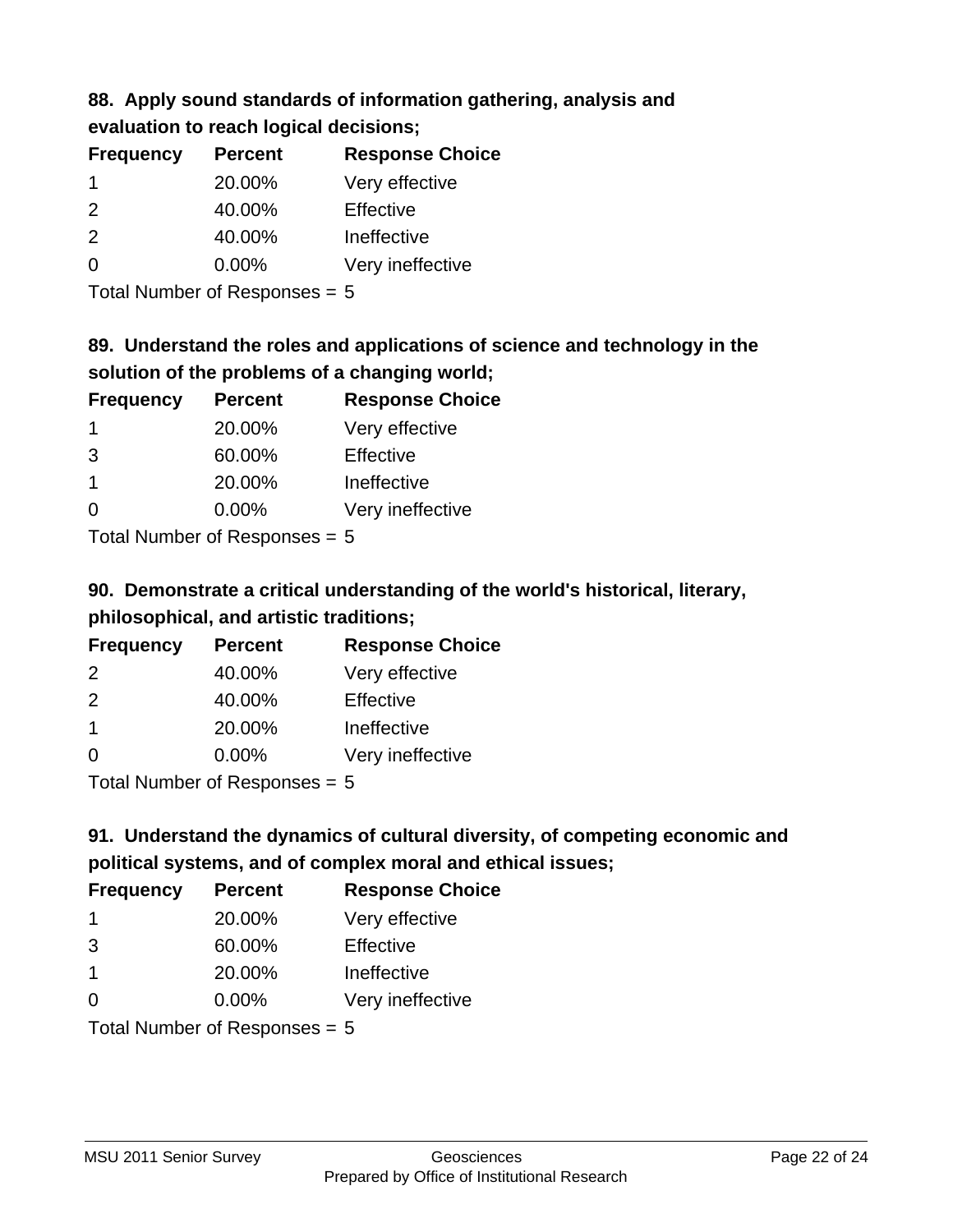## **92. Understand the nature of and engage in ethical behavior and**

## **responsible citizenship;**

| <b>Frequency</b> | <b>Percent</b> | <b>Response Choice</b> |
|------------------|----------------|------------------------|
| 1                | 20.00%         | Very effective         |
| $\mathcal{P}$    | 40.00%         | Effective              |
| $\mathcal{P}$    | 40.00%         | Ineffective            |
| O                | $0.00\%$       | Very ineffective       |
|                  |                |                        |

Total Number of Responses = 5

# **93. Understand the importance of the behaviors necessary to maintain a healthy lifestyle;**

| <b>Frequency</b> | <b>Percent</b> | <b>Response Choice</b> |
|------------------|----------------|------------------------|
| 2                | 40.00%         | Very effective         |
| $\overline{1}$   | 20.00%         | Effective              |
|                  | 20.00%         | Ineffective            |
|                  | 20.00%         | Very ineffective       |
|                  |                |                        |

Total Number of Responses = 5

## **94. Demonstrate mastery of a chosen field of study; and**

| <b>Frequency</b> | <b>Percent</b> | <b>Response Choice</b> |
|------------------|----------------|------------------------|
|                  | 20.00%         | Very effective         |
| 3                | 60.00%         | Effective              |
|                  | 20.00%         | Ineffective            |
| ∩                | $0.00\%$       | Very ineffective       |
|                  |                |                        |

Total Number of Responses = 5

## **95. Value intellectual pursuit and continuous learning in a changing world.**

| <b>Frequency</b> | <b>Percent</b> | <b>Response Choice</b> |
|------------------|----------------|------------------------|
| $\mathcal{P}$    | 40.00%         | Very effective         |
| $\mathcal{P}$    | 40.00%         | Effective              |
| -1               | 20.00%         | Ineffective            |
| ∩                | 0.00%          | Very ineffective       |
|                  |                |                        |